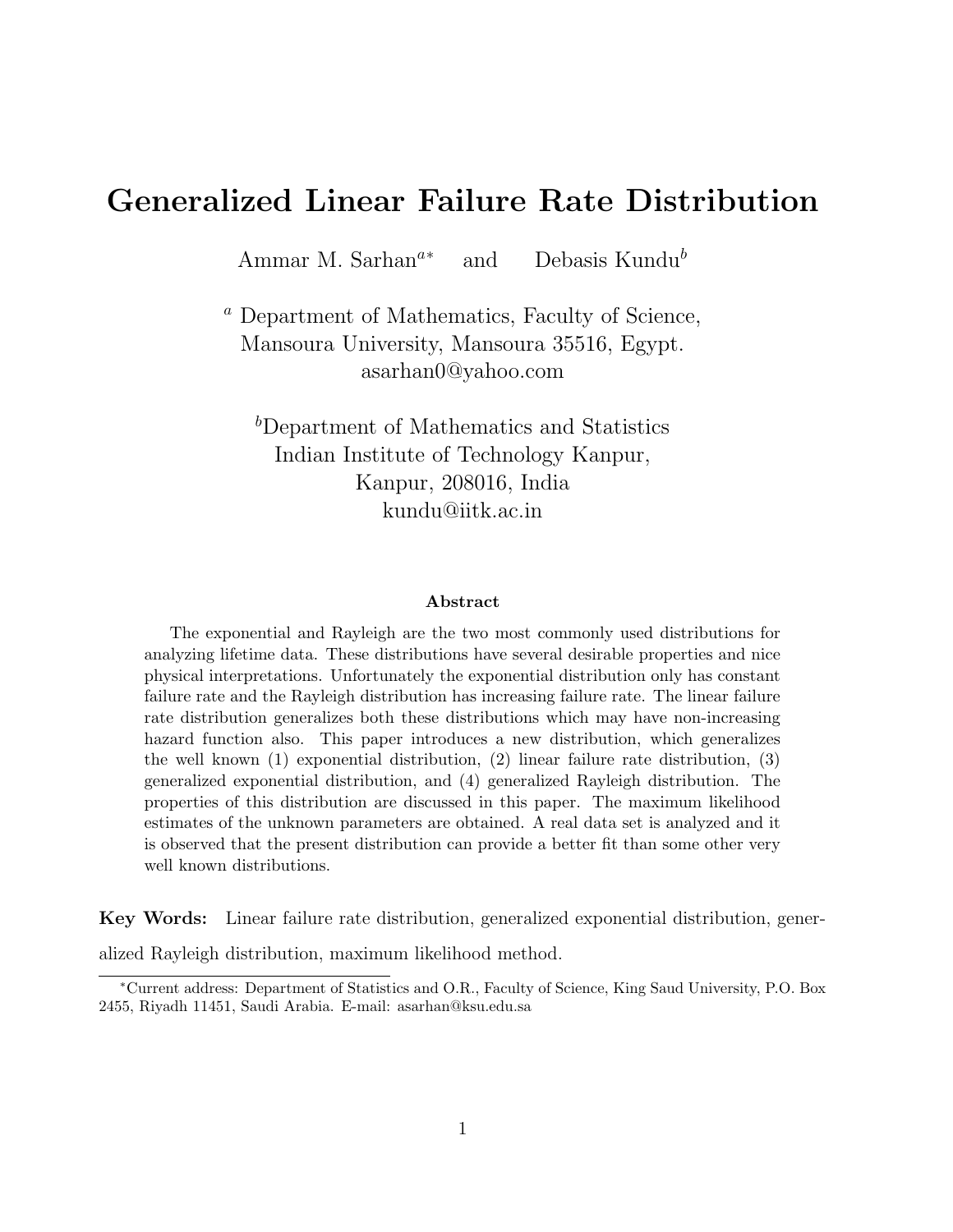## 1 Introduction

In analyzing lifetime data one often uses the exponential, Rayleigh, linear failure rate or generalized exponential distributions. It is well known that exponential can have only constant hazard function whereas Rayleigh, linear failure rate and generalized exponential distribution can have only monotone (increasing in case of Rayleigh or linear failure rate and increasing/ decreasing in case of generalized exponential distribution) hazard functions. Unfortunately, in practice often one needs to consider non-monotonic function such as bathtub shaped hazard function also, see, for example, Lai *et al.* [14]. In this paper we present a new simple distribution which may have bathtub shaped hazard function and it generalizes many well known distributions including the traditional linear failure rate distribution.

The linear failure rate distribution with the parameters  $a > 0$  and  $b > 0$ , will be denoted by  $\text{LFRD}(a, b)$ , has the following cumulative distribution function (CDF)

$$
F_{LF}(x; a, b) = 1 - \exp\left\{-ax - \frac{b}{2}x^2\right\}, \qquad x \ge 0.
$$
 (1)

It is easily observed that the exponential distribution  $(ED(a))$  and the Rayleigh distribution  $(RD(b))$  can be obtained from LFRD $(a, b)$  by putting  $b = 0$  and  $a = 0$  respectively. Moreover, the probability density function (PDF) of the LFRD $(a, b)$  can be decreasing or unimodal but the failure rate function is either constant or increasing only. See for example Bain [2], Sen and Bhattacharya [19], Lin et al. [16], Ghitany and Kotz [9] and the references cited their in this connection.

Recently, the two-parameter generalized exponential (GE) distribution has been introduced and studied quite extensively by Gupta and Kundu [11]. The two-parameter GE distribution with the parameters  $a > 0, \theta > 0$ , has the following distribution function

$$
F_{GE}(x; a, \theta) = (1 - e^{-ax})^{\theta}; \quad x \ge 0.
$$
 (2)

It is observed that the  $GE(a, \theta)$  can have decreasing or unimodal PDF and monotone (increasing/ decreasing) hazard functions, depending on the shape parameter  $\theta$ . Unfortunately,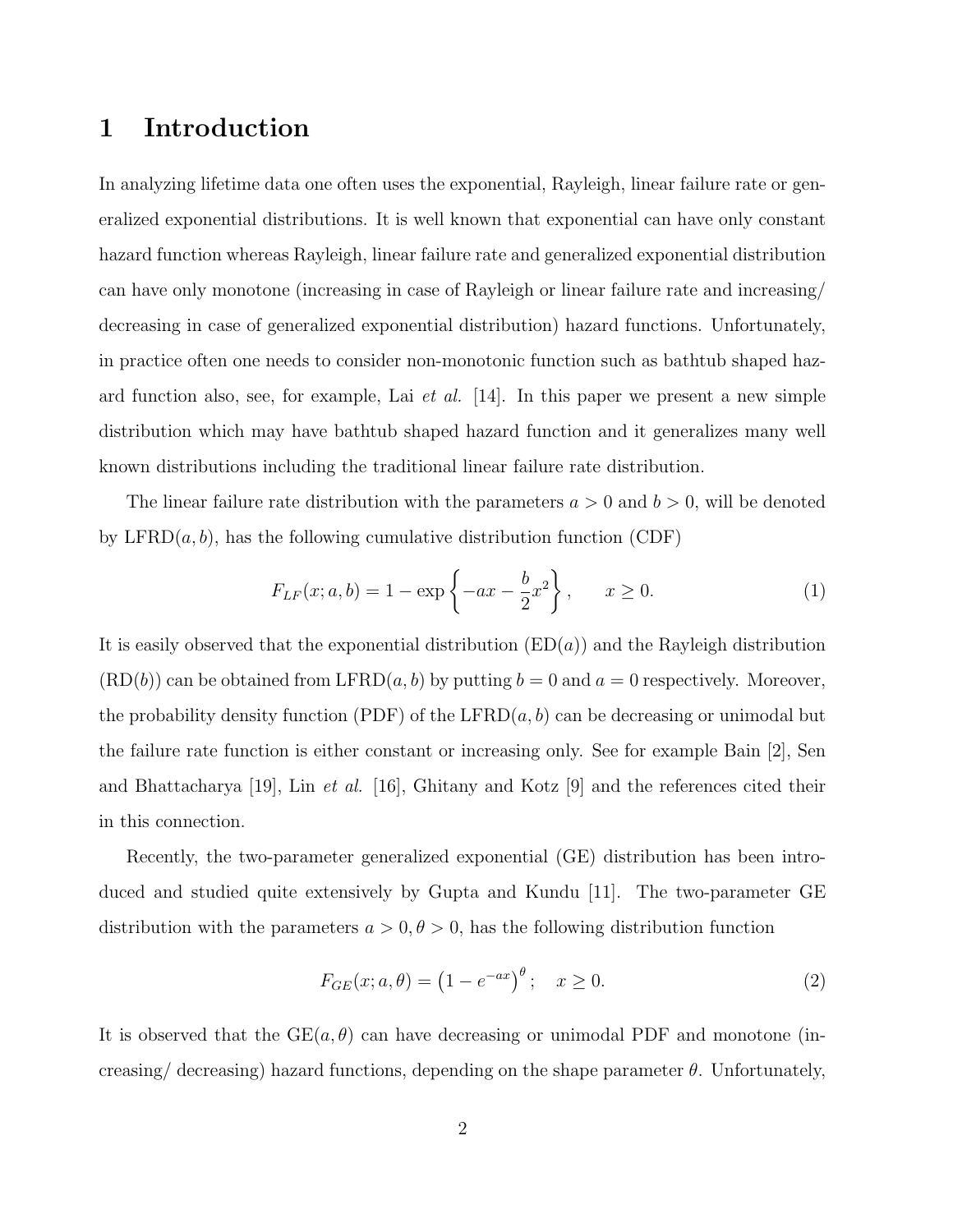it can not have bathtub shaped hazard function. Surles and Padgett [20] recently introduced two-parameter Burr Type X distribution, also known as the generalized Rayleigh distribution, has increasing or bathtub shaped hazard function but it can not have decreasing hazard function.

In this paper we introduce a new three-parameter distribution function called as generalized linear failure rate distribution with three parameters  $a, b, \theta$  and it will be denoted as  $GLFRD(a, b, \theta)$ . It is observed that the new distribution has decreasing or unimodal PDF and it can have increasing, decreasing and bathtub shaped hazard functions. We provide different statistical properties of this new distribution and some nice physical interpretations also. We provide the maximum likelihood estimates (MLEs) of the unknown parameters and it is observed that they can not be obtained in explicit forms. The MLEs can be obtained only by solving two non-linear equations. We analyze one real data set and it is observed that the present distribution provides better fit than many existing well known distributions.

The rest of the paper is organized as follows. In section 2 we present  $GLFRD(a, b, \theta)$  and discuss its properties in Section 3. Section 4 discusses the distribution of order statistics of the GLFRD. The MLEs are provided in Section 5. Section 6 gives an illustrative example to explain how a real data set can be modeled by  $GLFRD(a, b, \theta)$  and finally we conclude the paper in Section 7. A list of acronyms are provided in the Appendix A for quick references.

### 2 The GLFRD

Let X be a random variable with the following CDF for  $a > 0$ ,  $b > 0$  and  $\theta > 0$  as follows;

$$
F(x;a,b,\theta) = \left[1 - e^{-\left(ax + \frac{b}{2}x^2\right)}\right]^{\theta}, \qquad x \ge 0.
$$
 (3)

Here  $\theta$  is shape parameter. The distribution of this form is said to be a generalized linear failure rate distribution with parameters  $a, b, \theta$  and will be denoted by  $GLFRD(a, b, \theta)$ . The PDF and the hazard function of  $GLFRD(a, b, \theta)$  will be

$$
f(x;a,b,\theta) = \theta(a+bx) \left[1 - e^{-(ax+\frac{b}{2}x^2)}\right]^{\theta-1} e^{-(ax+\frac{b}{2}x^2)}, \qquad x \ge 0,
$$
 (4)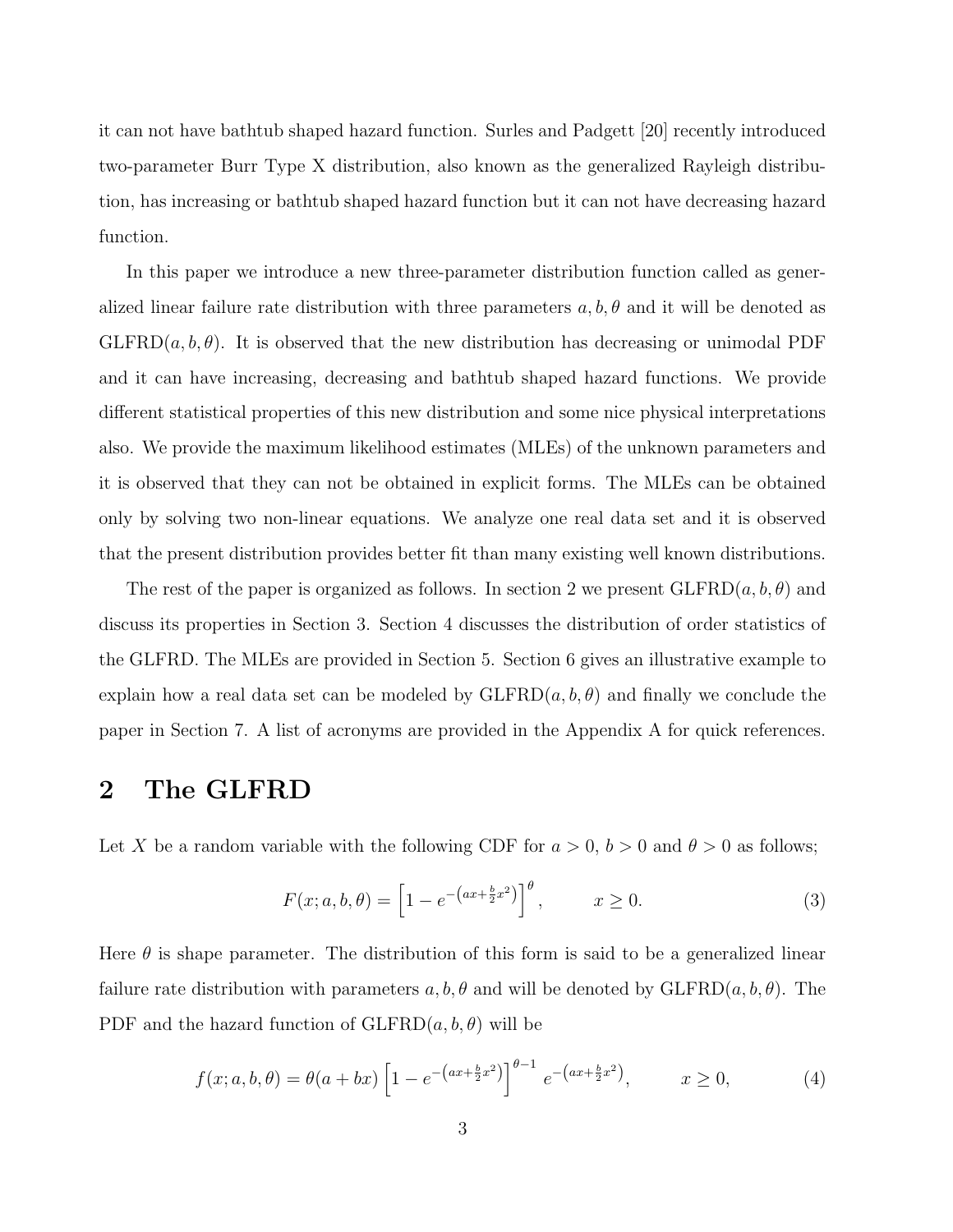and

$$
h(x;a,b,\theta) = \frac{\theta(a+bx)\left[1 - e^{-(ax+\frac{b}{2}x^2)}\right]^{\theta-1} e^{-(ax+\frac{b}{2}x^2)}}{1 - \left[1 - e^{-(ax+\frac{b}{2}x^2)}\right]^{\theta}},
$$
\n(5)

respectively. Recently, it is observed, see Gupta and Gupta [10], that the reversed hazard function plays an important role in the reliability analysis. The reversed hazard function of the GLFRD $(a, b, \theta)$  is

$$
r(x;a,b,\theta) = \frac{f(x;a,b,\theta)}{F(x;a,b,\theta)} = \theta \frac{(a+bx)e^{-(ax+\frac{b}{2}x^{2})}}{1-e^{-(ax+\frac{b}{2}x^{2})}} = \theta \frac{f(x;a,b,1)}{F(x;a,b,1)} = \theta r(x;a,b,1). \tag{6}
$$

It is well known that the hazard function or the reversed hazard function uniquely detrmines the corresponding probabililty density function. From (6) it is clear that the GLFRD $(a, b, \theta)$ is a proprtional reversed hazard family. It may be mentioned that the reversed hazard function is a decreasing function.

Figure 1 and Figure 2 provide the PDFs and the failure rate functions of  $GLFRD(a, b, \theta)$ for different parameter values. From the above figures it is immediate that the PDFs can be decreasing or unimodal and the hazard functions can be increasing, decreasing or bathtub shaped. It is immediate that from  $GLFRD(a, b, \theta)$ , the following special cases can be derived: (i) Linear failure distribution LFRD $(a, b)$ , when  $\theta = 1$ , (ii) Generalized exponential distribution  $GE(a, \theta)$ , when  $b = 0, a > 0$ , (iii) Generalized Rayleigh distribution  $GRD(b, \theta)$ , when  $a = 0, b > 0$ . One can easily verify that: (i) if  $\theta = 1$ , the hazard function is either increasing (if  $b > 0$ ) or constant (if  $b = 0$  and  $a > 0$ ); (ii) when  $\theta > 1$ , the hazard function should be increasing only; and (iii) if  $\theta < 1$ , then the hazard function will be either decreasing if  $b = 0$ or bathtub if  $b > 0$ .

COMMENTS: It is interesting to observe that when  $\theta$  is a positive integer, the CDF of  $GLFRD(a, b, \theta)$  represents the CDF of the maximum of a simple random sample of size  $\theta$ from the linear failure rate distribution. Therefore, in that case the  $GLFRD(a, b, \theta)$  provides the distribution function of a parallel system when each component has the linear failure rate distribution.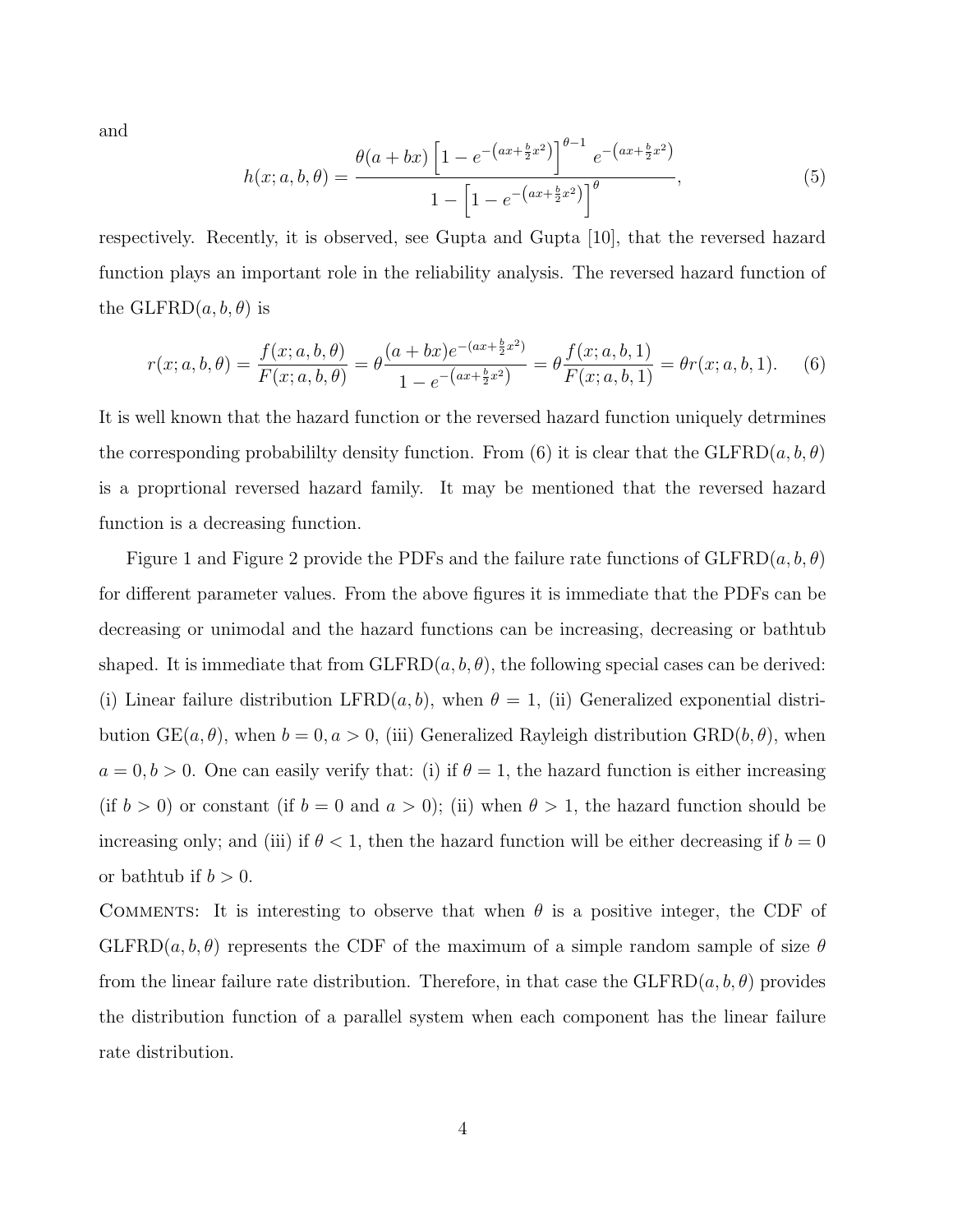

Figure 1. The probability density functions.



Figure 2. Failure rate function of the  $GLFRD(a, b, \theta)$ .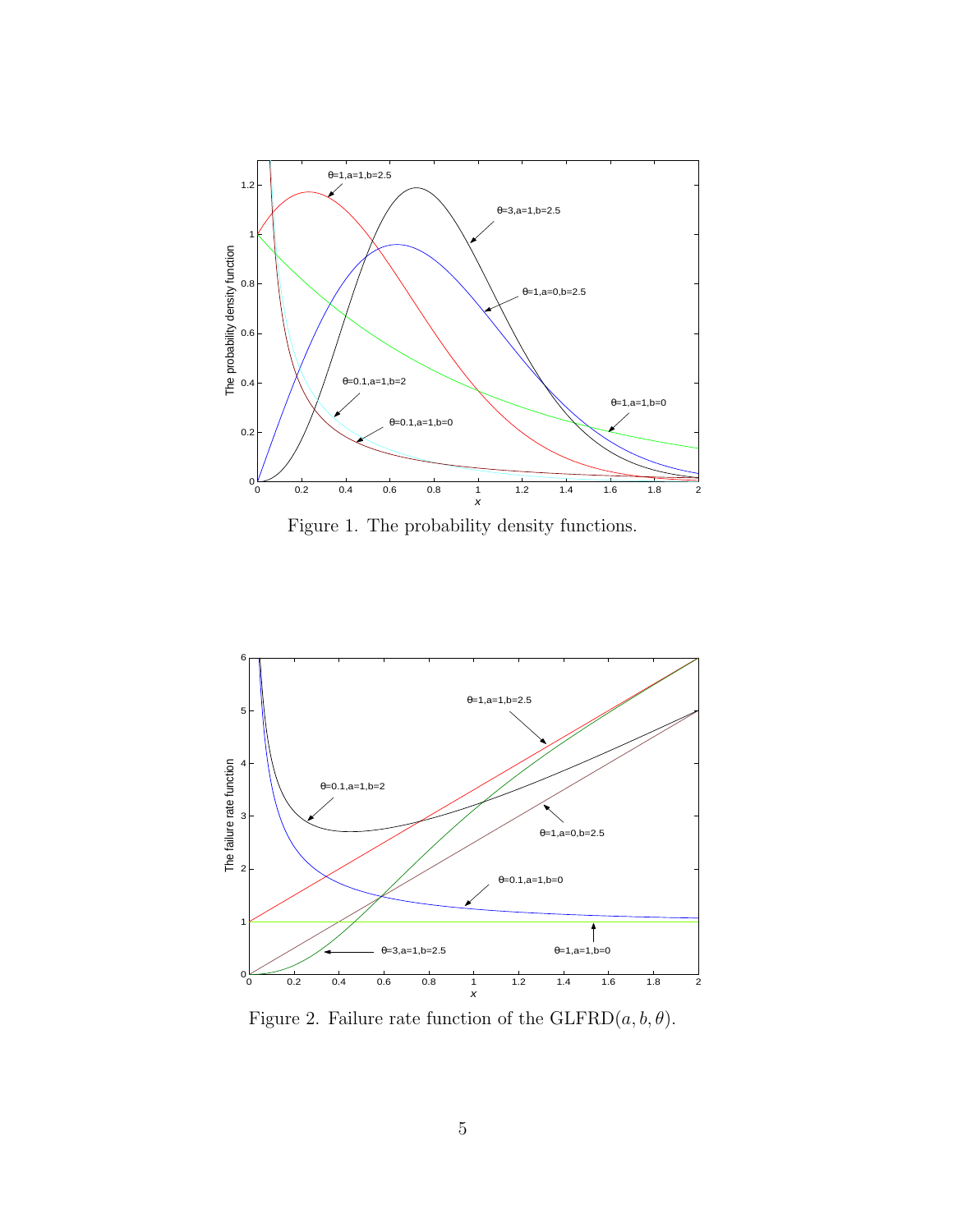### 3 Statistical properties

### 3.1 Mean, median and mode

It is observed as expected that the mean of the  $GLFRD(a, b, \theta)$  can not be obtained in explicit forms. It can be obtained as infinite series expansion. In general different moments of the GLFRD $(a, b, \theta)$  will be presented later.

The quantile  $x_q$  of the GLFRD $(a, b, \theta)$  is given by

$$
x_q = \frac{1}{b} \left\{ -a + \sqrt{a^2 - 2b \ln\left(1 - q^{\frac{1}{\theta}}\right)} \right\}.
$$
 (7)

Using (7), the median of  $GLFRD(a, b, \theta)$  can be obtained as

$$
\text{med}(X) = \frac{1}{b} \left\{ -a + \sqrt{a^2 - 2b \ln \left( 1 - 2^{-\frac{1}{\theta}} \right)} \right\}.
$$
 (8)

Moreover, the mode of  $GLFRD(a, b, \theta)$  can be obtained as a solution of the following non-linear equation

$$
\frac{b - (a + bx)^2}{a + bx} + (\theta - 1) \frac{(a + bx)}{\exp\left\{ax + \frac{b}{2}x^2\right\} - 1} = 0.
$$
\n(9)

It is not possible to obtain the explicit solution in the general case. It has to be obtained numerically. For different special cases, the explicit forms may be obtained.

#### 3.2 Moments

The following lemma gives the  $k^{\text{th}}$  moment of  $\text{GLFRD}(a, b, \theta)$ , when  $\theta \geq 1$ .

**Lemma 3.1** If X has  $GLFRD(a, b, \theta)$ , then the  $k^{th}$  moment of X, say  $\mu^{(k)}$ , is given as follows

For 
$$
a = 0, b > 0
$$
:

$$
\mu^{(k)} = \frac{\theta \Gamma(\frac{k}{2} + 1)}{\left(\frac{b}{2}\right)^k} \sum_{i=0}^{\infty} \frac{(-1)^{-i} \binom{\theta - 1}{i}}{(i+1)^{\frac{k}{2}+1}},\tag{10}
$$

For  $a > 0, b \geq 0$ :

$$
\mu^{(k)} = \theta \sum_{i=0}^{\infty} \sum_{\ell=0}^{\infty} \frac{(-1)^{-i} \binom{\theta-1}{i} \Gamma(k+\ell+1) g_i^{(\ell)}(0)}{\ell! [a(i+1)]^{k+\ell+1}} \left[ a + \frac{(k+\ell+1)b}{(i+1)a} \right],\tag{11}
$$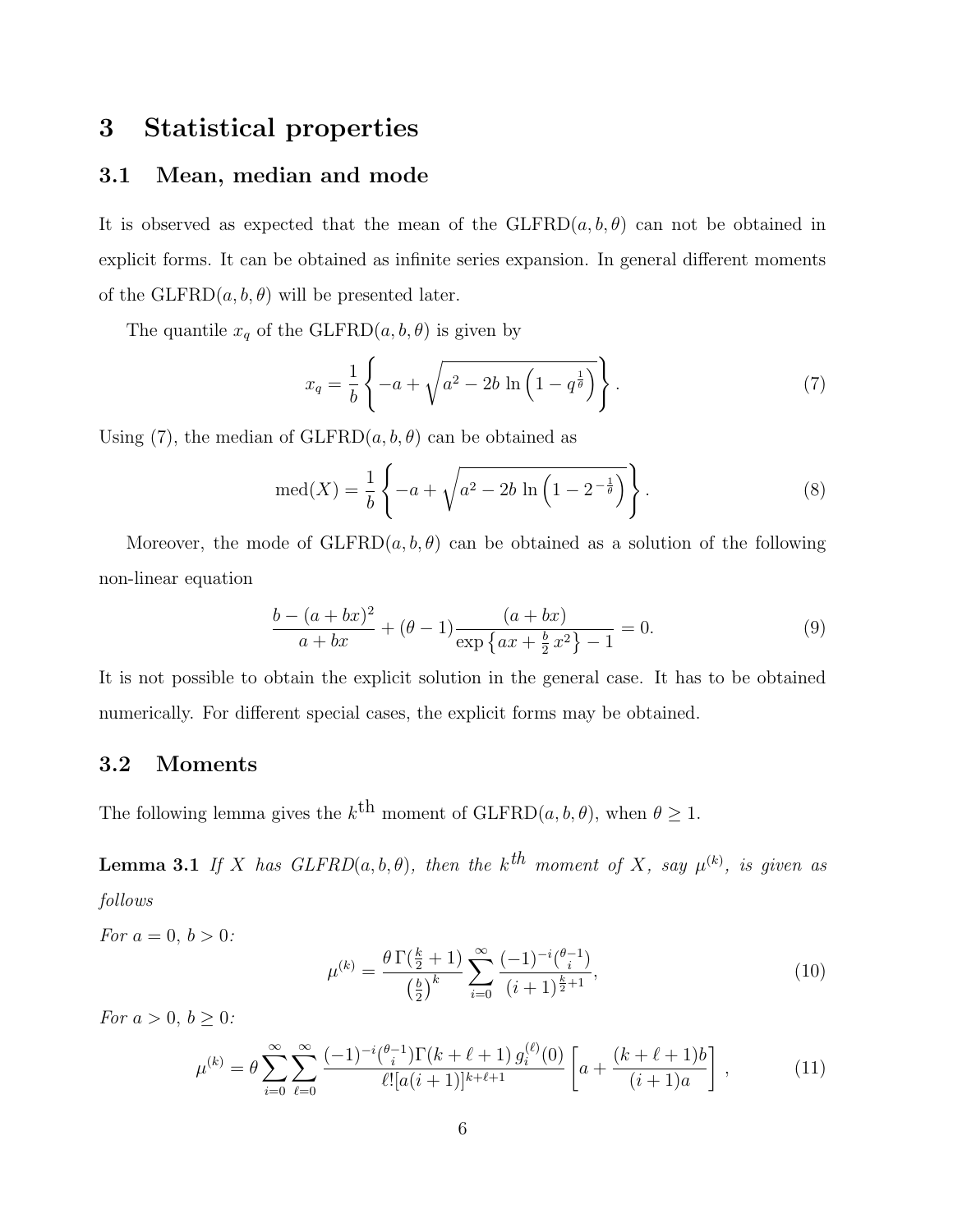

Figure 3. The skewness measure.

here 
$$
g_i^{(\ell)}(0) = \frac{d^{\ell}}{dx^{\ell}} \exp\{-\frac{1}{2}(i+1)bx^2\}\big|_{x=0}
$$
 and  $\Gamma(.)$  is the complete gamma function.

The proof of this lemma is provided in the Appendix B.

Based on the results, the measures of skewness and kurtosis of the GLFRD can be obtained as respectively;

$$
\alpha = \frac{\mu^{(3)} - 3\mu \mu^{(2)} + 2\mu^3}{\left(\mu^{(2)} - \mu^2\right)^{\frac{3}{2}}}
$$
\n(12)

and

$$
\beta = \frac{\mu^{(4)} - 4\mu\mu^{(3)} + 6\mu^2\mu^{(2)} - 3\mu^4}{\left(\mu^{(2)} - \mu^2\right)^2}.
$$
\n(13)

In Figure 3 and Figure 4 we provide  $\alpha$  and  $\beta$  for different values of  $\theta$ , when  $a = 1$ ,  $b = 2$ . It is observed that  $\alpha$  and  $\beta$  first decrease as  $\theta$  increases and then start increasing.

### 3.3 Characterization

Let Y be an absolute continuous random variable with support only on the positive real axis. For  $a > 0$ ,  $b > 0$ , for all real  $t > 0$  and for all non-negative integer n, let us define

$$
U(t) = -\ln\left(1 - e^{-(at + \frac{b}{2}t^2)}\right)
$$
 and  $\alpha^{(n)}(t) = E(U^n(Y)|Y < t)$ ,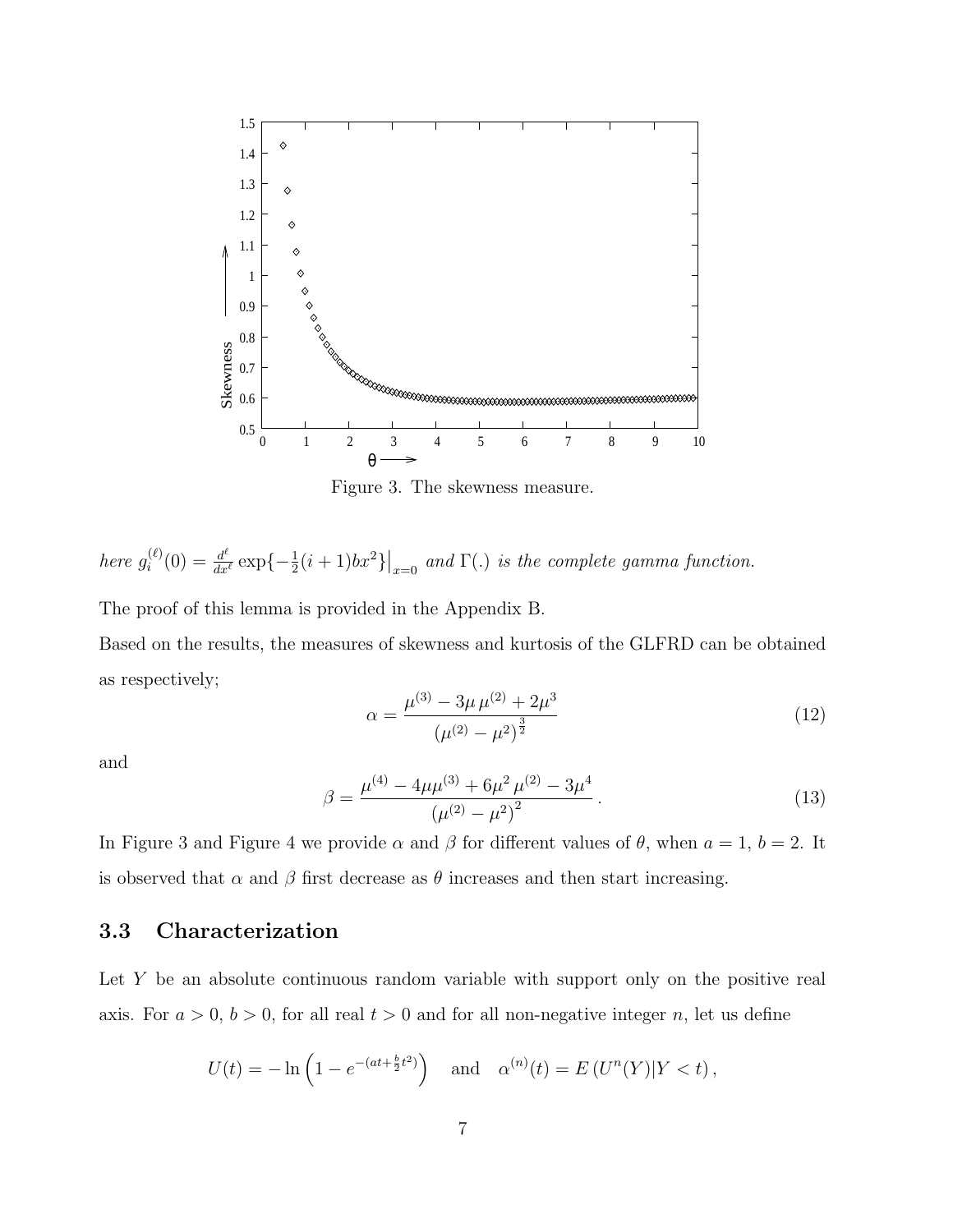

Figure 4. The Kurtosis measure.

here  $U^{n}(\cdot)$  means the *n*-th power of  $U(\cdot)$ . Then we have the following results. **Theorem 3.1** The random variable Y follows GLFRD $(a, b, \theta)$  for  $a > 0$ ,  $b > 0$ ,  $\theta > 0$ , if and only if for all real  $t > 0$ , and for all non-negative integer n

$$
\alpha^{(n)}(t) = U^n(t) + \frac{n}{\theta} \alpha^{(n-1)}(t).
$$
 (14)

**Theorem 3.2** The random variable Y follows GLFRD $(a, b, \theta)$  for  $a > 0$ ,  $b > 0$ ,  $\theta > 0$ , if and only if for all real  $t > 0$ , and for all non-negative integer n

$$
Variance(U(Y)|Y < t) = \frac{1}{\theta^2}.
$$
\n(15)

**Theorem 3.3** Suppose  $X_1, \ldots, X_n$  are indepedent identically distributed random variables. Then the  $X_i$  follows GLFRD, if and only if  $X_{(n)} = \max\{X_1, \ldots, X_n\}$  follows GLFRD.

The proofs of Theorem 3.1 and Theorem 3.2 are provided in the appendix C. The proof of Theorem 3.3 is trivial and therefore it is omitted.

#### 3.4 Maximum and Minimum

We have the following results regarding the maximum and minimum of the GLFRDs. All the proofs are quite staright forward and therefore they are omitted.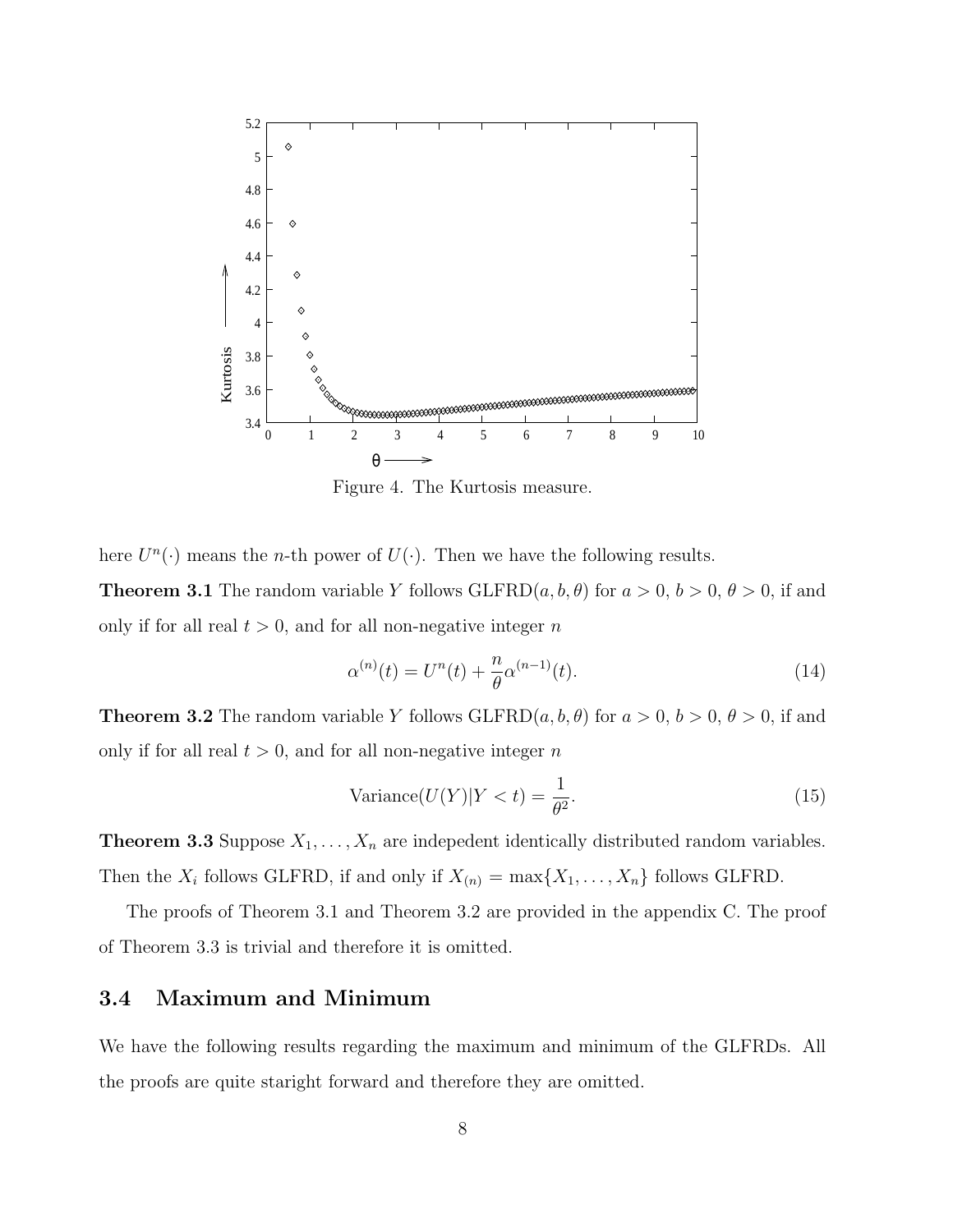**Theorem 3.4:** If  $X_i$ s are independent random variables, and suppose  $X_i$  follows  $GLFRD(a, b, \theta_i)$ for  $i = 1, ..., n$ , then  $X_{(n)}$  follows  $\text{GLFRD}(a, b, \sum_{n=1}^{n}$  $i=1$  $\theta_i)$ 

**Theorem 3.5:** If  $X_i$ s are independent and identically distributed random variables and  $X_i$ follows GLFRD $(a, b, \theta)$ , then for all  $-\infty < x < \infty$ 

$$
\lim_{n \to \infty} P\left(\frac{X_{(n)} - b_n}{a_n} \le x\right) = e^{-e^{-b\beta x}},
$$

here  $b_n = \frac{-2a + \sqrt{4a^2 + 8\ln n}}{2h}$  $\frac{2b}{2b}$  and  $a_n$  is such that it satisfies the following two conditions;

$$
\lim_{n \to \infty} a_n = 0, \quad \text{and} \quad \lim_{n \to \infty} a_n b_n = \beta.
$$

**Theorem 3.6:** If  $X_i$ s are independent and identically distributed random variables and  $X_i$ follows  $GLFRD(a, b, \theta)$ , then for  $X_{(1)} = \min\{X_1, \ldots, X_n\}$  and for all  $x > 0$ 

$$
\lim_{n \to \infty} P\left(\frac{X_{(1)}}{c_n} \le x\right) = 1 - e^{-(ax)^\theta},
$$

where  $c_n = n^{-\frac{1}{\theta}}$ .

## 4 Distribution of order statistics

Let  $X_1, X_2, \ldots, X_n$  be a simple random sample from  $GLFRD(a, b, \theta)$  with PDF and CDF as in (4) and (3), respectively. Let  $X_{(1)} \leq X_{(2)} \leq \ldots \leq X_{(n)}$  denote the order statistics obtained from this sample. In this section we provide the expressions for the PDFs and moments of order statistics for the  $GLFRD(a, b, \theta)$ . Also, the measures of skewness and kurtosis of the distribution of the  $r<sup>th</sup>$  order statistic are presented. The PDF of  $X_{(r)}$  is given by,

$$
f_{r:n}(x) = \frac{1}{B(r, n-r+1)} [F(x; a, b, \theta)]^{r-1} [1 - F(x; a, b, \theta)]^{n-r} f(x; a, b, \theta), \qquad (16)
$$

where  $f(x; a, b, \theta)$ ,  $F(x; a, b, \theta)$  are the PDF and CDF given by (4) and (3), respectively.

$$
f_{r:n}(x) = \frac{1}{B(r, n-r+1)} f(x; a, b, \theta) \sum_{j=0}^{n-r} {\binom{n-r}{j}} (-1)^j [F(x; a, b, \theta)]^{r+j-1}
$$
(17)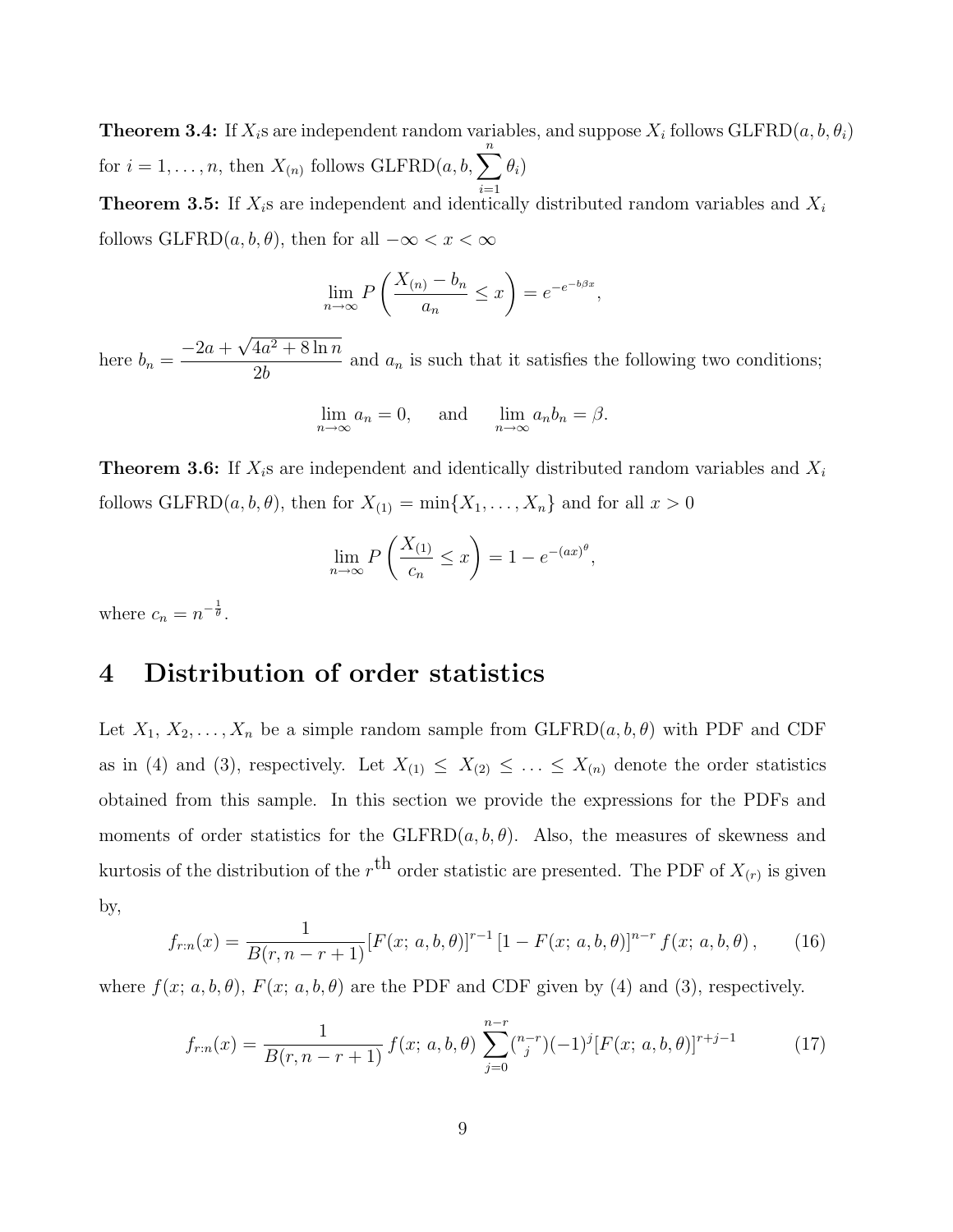substituting from  $(3)$  and  $(3)$  into  $(17)$ , one gets

$$
f_{r:n}(x) = \sum_{j=0}^{n-r} d_j(n,r) f(x; a, b, \theta_{r+j}),
$$
\n(18)

where

$$
\theta_i = i\theta, \ d_j(n,r) = \frac{n (-1)^j {n-r \choose j} {n-1 \choose r-1}}{(r+j)}.
$$

The coefficients  $d_j(n,r)$ ,  $j = 1, 2, ..., n-r$  do not depend on  $a, b, \theta$ . Thus  $f_{r:n}(x)$  is the weighted average of the generalized linear failure rate distributions with different shape parameters.

**Theorem 4.1** The  $k^{th}$  moment of order statistic  $X_{(r)}$  is (*i*) if  $a = 0, b > 0$ :

$$
\mu_{r:n}^{(k)} = \theta \left(\frac{2}{b}\right)^{\frac{k}{2}+1} \Gamma\left(\frac{k}{2}+1\right) \sum_{j=0}^{n-r} \sum_{i=0}^{\infty} d_j^*(n,r) \frac{(-1)^i \binom{\theta_{r+j-1}}{i}}{(i+1)^{\frac{k}{2}+1}}.
$$
\n(19)

(*ii*) *if*  $a > 0, b \ge 0$ :  $\mu_{r:n}^{(k)} = \theta \, \sum^{n-r}$  $j=0$  $\sum^{\infty}$  $i=0$  $\sum^{\infty}$  $_{\ell=0}$  $d_i^*$  $\int_{j}^{*}(n,r)\,\frac{(-1)^{i}\,\binom{\theta_{r+j}-1}{i}}{\ell!\,\lceil (j\,\rceil)}$  $j_i^{(i-1)} g_i^{(\ell)} \Gamma(k + \ell + 1)$  $\frac{\int_{\ell}^{b_{r+j}-1} g_i^{(t)} \Gamma(k+\ell+1)}{\ell!\left[(i+1)a\right]^{k+\ell+1}} \Bigg[ a +$  $(k + \ell + 1)b$  $(i+1)a$ 1  $(20)$ 

here  $d_j^*(n,r) = (r + j) d_j(n,r)$ .

The proof of this Theorem is given in the Appendix B.

Based on the results given in theorem (4.1), the measures of skewness and kurtosis of the distribution of the  $r<sup>th</sup>$  order statistic can be evaluated from the following expressions

$$
\alpha_{r:n} = \frac{\mu_{r:n}^{(3)} - 3\mu_{r:n} \mu_{r:n}^{(2)} + 2\mu_{r:n}^3}{\left(\mu_{r:n}^{(2)} - \mu_{r:n}^2\right)^{\frac{3}{2}}}
$$
(21)

and

$$
\beta_{r:n} = \frac{\mu_{r:n}^{(4)} - 4\mu_{r:n}^{(3)} + 6\mu_{r:n}^2 \mu_{r:n}^{(2)} - 3\mu_{r:n}^4}{\left(\mu_{r:n}^{(2)} - \mu_{r:n}^2\right)^2}.
$$
\n(22)

Extensive tables are available on request from the authors for different values of  $\alpha_{r:n}$  and  $\beta_{r:n}$  for the cases in which  $n = 1, 2, 3, 4, 5$  and  $\theta = 0.5, 1, 1.5, 2, 2.5, 3, 3.5$  with  $1 \le r \le n$ . From the table values the general findings are (i) The distribution of the  $r<sup>th</sup>$  order statistic is positively skewed. (ii) For fixed  $\theta$  and n, the values of  $\beta_{r:n}$  increases as r increases.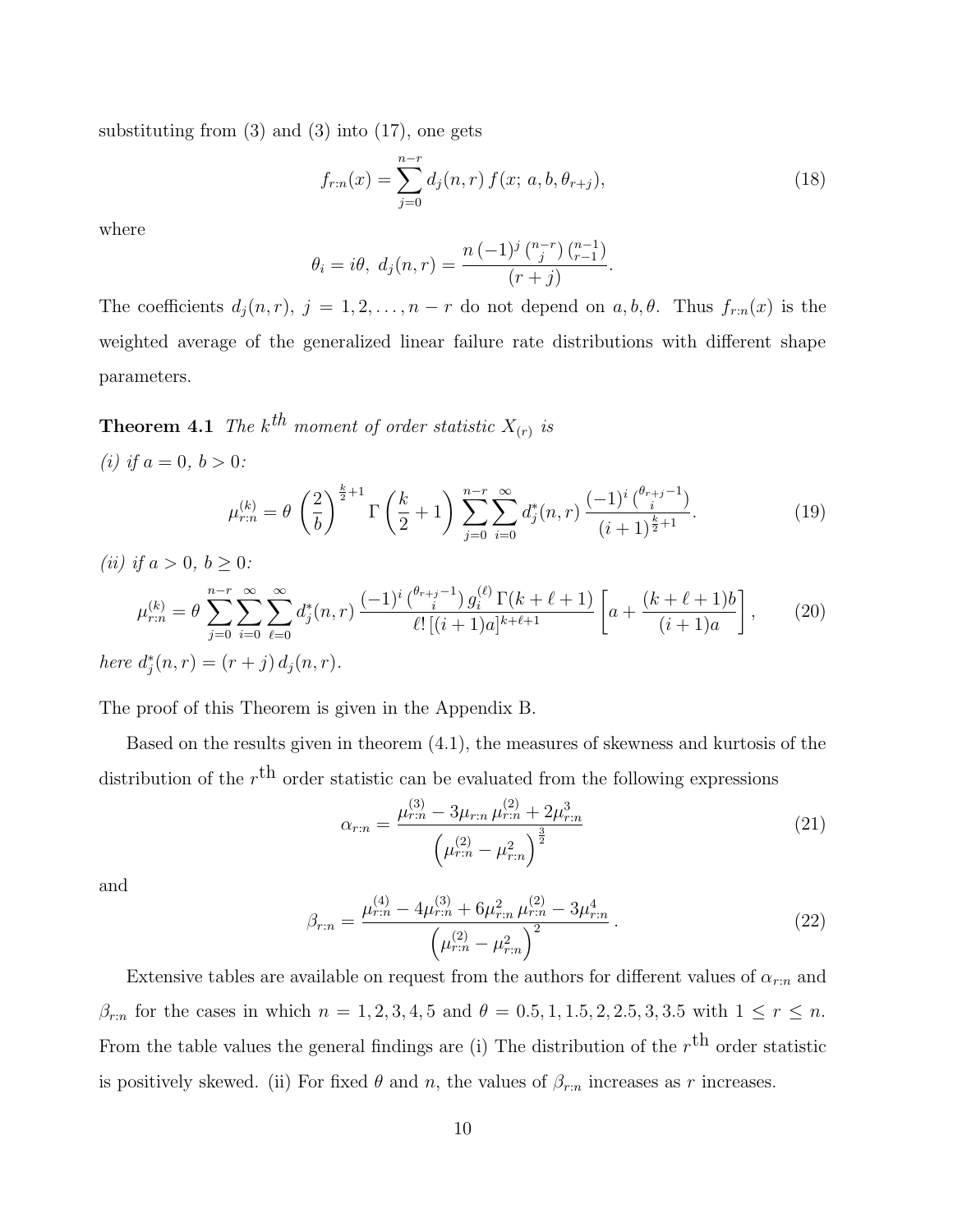## 5 Parameter estimations

In this section, we derive the maximum likelihood estimates of the unknown parameters  $a, b, \theta$  of GLFRD $(a, b, \theta)$  based on a complete sample. Let us assume that we have a simple random sample  $X_1, X_2, \cdots, X_n$  from GLFRD $(a, b, \theta)$ . The likelihood function of this sample is

$$
L = \prod_{i=1}^{n} f(x_i; a, b, \theta).
$$
 (23)

Substituting from (4) into (23), we get

$$
L = \prod_{i=1}^{n} \left\{ \theta(a + bx_i) \left[ 1 - e^{-\left(ax_i + \frac{b}{2}x_i^2\right)} \right]^{\theta - 1} e^{-\left(ax_i + \frac{b}{2}x_i^2\right)} \right\}.
$$
 (24)

It can be written as;

$$
L = \theta^n \exp\left\{-aT_1 - bT_2\right\} \prod_{i=1}^n \left\{ (a + bx_i) \left[ 1 - e^{-\left(ax_i + \frac{b}{2}x_i^2\right)} \right]^{\theta - 1} \right\},\tag{25}
$$

where  $T_j =$ 1 j  $\sum_{n=1}^{\infty}$  $i=1$  $x_i^j$  $j, j = 1, 2.$ 

The log-likelihood function becomes

$$
\mathcal{L} = n \ln \theta - aT_1 - bT_2 + \sum_{i=1}^{n} \ln(a + bx_i) + (\theta - 1) \sum_{i=1}^{n} \ln \left[ 1 - e^{-(ax_i + \frac{b}{2}x_i^2)} \right].
$$
 (26)

Therefore, the normal equations are

$$
\frac{\partial \mathcal{L}}{\partial a} = -T_1 + \sum_{i=1}^{n} \frac{1}{a + bx_i} + (\theta - 1) \sum_{i=1}^{n} \frac{x_i e^{-(ax_i + \frac{b}{2}x_i^2)}}{1 - e^{-(ax_i + \frac{b}{2}x_i^2)}} = 0, \tag{27}
$$

$$
\frac{\partial \mathcal{L}}{\partial b} = -T_2 + \sum_{i=1}^{n} \frac{x_i}{a + bx_i} + \frac{1}{2} (\theta - 1) \sum_{i=1}^{n} \frac{x_i^2 e^{-(ax_i + \frac{b}{2}x_i^2)}}{1 - e^{-(ax_i + \frac{b}{2}x_i^2)}} = 0,
$$
\n(28)

$$
\frac{\partial \mathcal{L}}{\partial \theta} = \frac{n}{\theta} + \sum_{i=1}^{n} \ln \left[ 1 - e^{-\left( ax_i + \frac{b}{2} x_i^2 \right)} \right] = 0. \tag{29}
$$

The normal equations do not have explicit solutions and they have to be obtained numerically. Note that for a given a and b, the MLE of  $\theta$ , say  $\hat{\theta}(a, b)$  can be obtained as

$$
\hat{\theta}(a,b) = -\frac{n}{\sum_{i=1}^{n} \ln\left[1 - e^{-(ax_i + \frac{b}{2}x_i^2)}\right]}.
$$

Therefore, the MLEs of a and b can be obtained by solving two non-linear equations.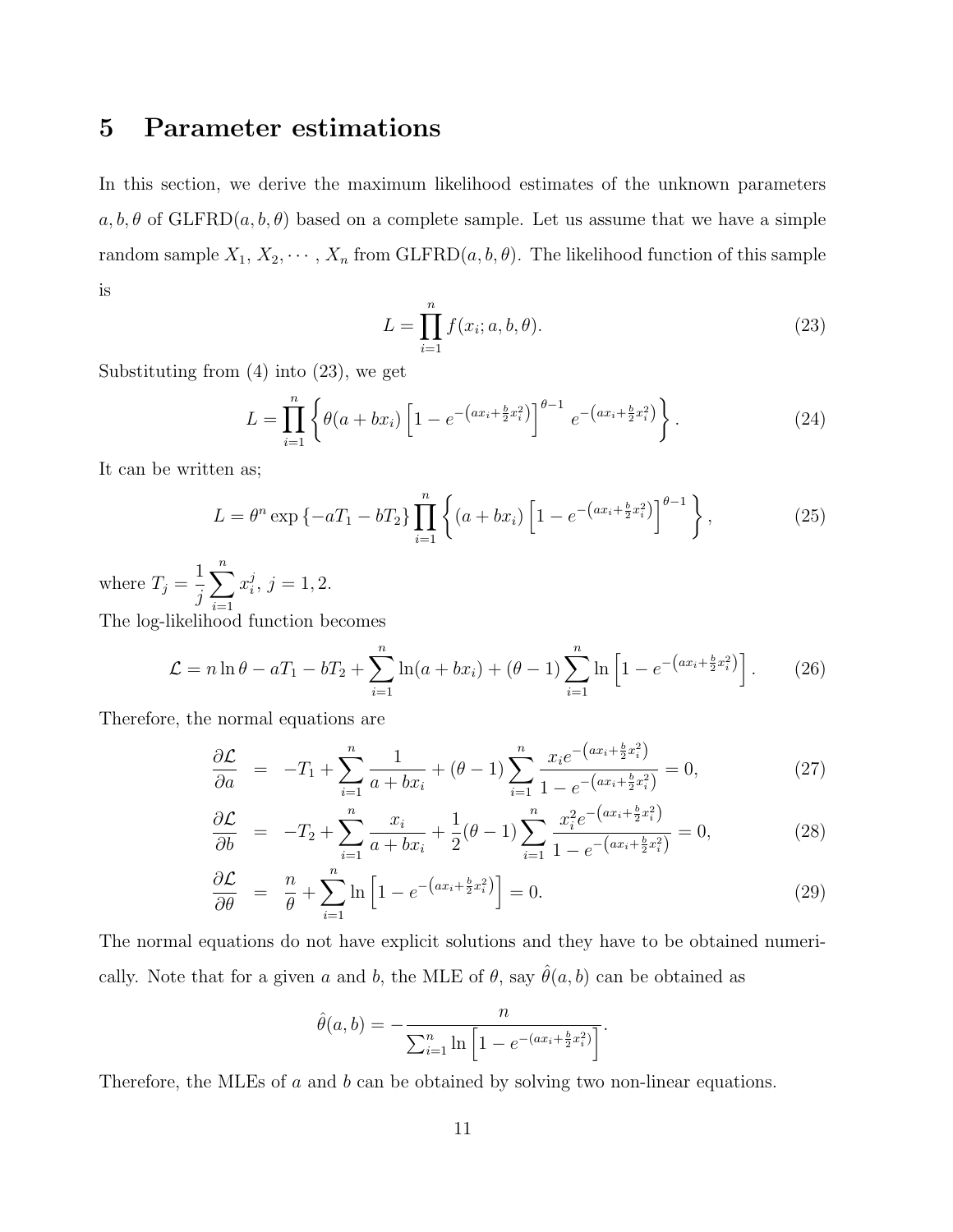**Asymptotic Confidence bounds.** Since the MLEs of the unknown parameters  $a, b, \theta$ can not be obtained in closed forms, it is not easy to derive the exact distributions of the MLEs. In this section, we derive the asymptotic confidence intervals of these parameters when  $a > 0$ ,  $b > 0$  and  $\theta > 0$ . The simplest large sample approach is to assume that the MLE  $(\hat{a}, \hat{b}, \hat{\theta})$  are approximately trivariate normal with mean  $(a, b, \theta)$  and covariance matrix  $I_0^{-1}$ , see Lawless [15], where  $I_0^{-1}$  is the inverse of the observed information matrix

$$
I_0^{-1} = \begin{pmatrix} -\frac{\partial^2 \log L}{\partial a^2} \Big|_{\hat{a},\hat{b},\hat{\theta}} & -\frac{\partial^2 \log L}{\partial a \partial b} \Big|_{\hat{a},\hat{b},\hat{\theta}} & -\frac{\partial^2 \log L}{\partial a \partial \theta} \Big|_{\hat{a},\hat{b},\hat{\theta}} \\ -\frac{\partial^2 \log L}{\partial b \partial a} \Big|_{\hat{a},\hat{b},\hat{\theta}} & -\frac{\partial^2 \log L}{\partial b^2} \Big|_{\hat{a},\hat{b},\hat{\theta}} & -\frac{\partial^2 \log L}{\partial b \partial \theta} \Big|_{\hat{a},\hat{b},\hat{\theta}} \\ -\frac{\partial^2 \log L}{\partial \theta \partial a} \Big|_{\hat{a},\hat{b},\hat{\theta}} & -\frac{\partial^2 \log L}{\partial \theta \partial b} \Big|_{\hat{a},\hat{b},\hat{\theta}} & -\frac{\partial^2 \log L}{\partial \theta^2} \Big|_{\hat{a},\hat{b},\hat{\theta}} \end{pmatrix} \tag{30}
$$

$$
= \begin{pmatrix} \text{Var}(\hat{a}) & \text{Cov}(\hat{a},\hat{b}) & \text{Cov}(\hat{a},\hat{\theta}) \\ \text{Cov}(\hat{a},\hat{b}) & \text{Var}(\hat{b}) & \text{Cov}(\hat{b},\hat{\theta}) \\ \text{Cov}(\hat{\theta},\hat{a}) & \text{Cov}(\hat{\theta},\hat{a}) & \text{Var}(\hat{\theta}) \end{pmatrix} \tag{31}
$$

The derivatives in  $I_0$  are given as follows

$$
\frac{\partial^2 \mathcal{L}}{\partial a^2} = -\sum_{i=1}^n \frac{1}{(a+bx_i)^2} - (\theta - 1) \sum_{i=1}^n \frac{x_i^2 e^{-(ax_i + \frac{b}{2}x_i^2)}}{\left[1 - e^{-(ax_i + \frac{b}{2}x_i^2)}\right]^2},
$$
\n(32)

$$
\frac{\partial^2 \mathcal{L}}{\partial a \partial b} = -\sum_{i=1}^n \frac{x_i}{(a + bx_i)^2} - \frac{1}{2} (\theta - 1) \sum_{i=1}^n \frac{x_i^3 e^{-(ax_i + \frac{b}{2}x_i^2)}}{\left[1 - e^{-(ax_i + \frac{b}{2}x_i^2)}\right]^2},
$$
\n(33)

$$
\frac{\partial^2 \mathcal{L}}{\partial b^2} = -\sum_{i=1}^n \frac{x_i^2}{(a+bx_i)^2} - \frac{1}{4}(\theta-1) \sum_{i=1}^n \frac{x_i^4 e^{-\left(ax_i + \frac{b}{2}x_i^2\right)}}{\left[1 - e^{-\left(ax_i + \frac{b}{2}x_i^2\right)}\right]^2},\tag{34}
$$

$$
\frac{\partial^2 \mathcal{L}}{\partial \theta^2} = -\frac{n}{\theta^2},\tag{35}
$$

$$
\frac{\partial^2 \mathcal{L}}{\partial a \partial \theta} = \sum_{i=1}^n \frac{x_i e^{-\left(ax_i + \frac{b}{2}x_i^2\right)}}{1 - e^{-\left(ax_i + \frac{b}{2}x_i^2\right)}},\tag{36}
$$

$$
\frac{\partial^2 \mathcal{L}}{\partial b \partial \theta} = \frac{1}{2} \sum_{i=1}^n \frac{x_i^2 e^{-\left(ax_i + \frac{b}{2}x_i^2\right)}}{1 - e^{-\left(ax_i + \frac{b}{2}x_i^2\right)}}.
$$
\n(37)

The above approach is used to derive the  $100(1-\alpha)\%$  confidence intervals of the parameters  $a, b, \theta$  as in the following forms

$$
\hat{a} \pm Z_{\alpha/2} \sqrt{\text{Var}(\hat{a})}, \quad \hat{b} \pm Z_{\alpha/2} \sqrt{\text{Var}(\hat{b})}, \quad \hat{\theta} \pm Z_{\alpha/2} \sqrt{\text{Var}(\hat{\theta})}. \tag{38}
$$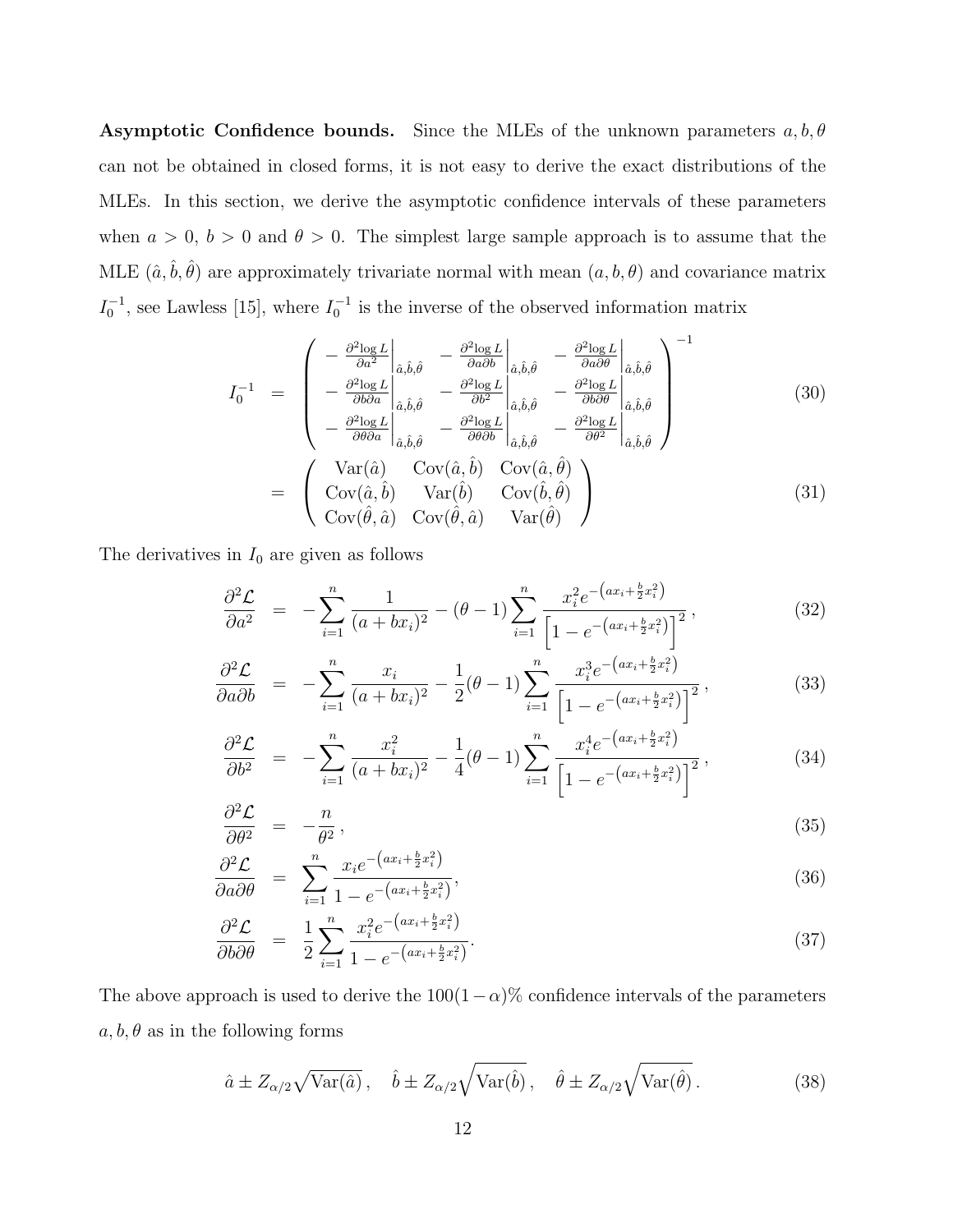Here,  $Z_{\alpha/2}$  is the upper  $(\alpha/2)$ th percentile of the standard normal distribution.

It should be mentioned here as it was pointed by a referee that if we do not make the assumption that the true parameter vector  $(a, b, \theta)$  is an interior point of the parameter space then the asymptotic normality results will not hold. If any of the true parameter value is 0, then the asymptotic distribution of the maximum likelihood estimators is a mixture distribution, see for example Self and Liang [18] in this connection. In that case obtaining the asymptotic confidence intervals become quite difficult and it is not pursued here.

### 6 Data Analysis

In this section we provide a data analysis to see how the new model works in practice. The data have been obtained from Aarset [1] and it is provided below. It represents the lifetimes of 50 devices.

| .1 .2 1 1 1 1 1 2 3 6 7 11 12 18 18 18 18 18          |  |  |  |  |  |  |  |  |
|-------------------------------------------------------|--|--|--|--|--|--|--|--|
| 21 32 36 40 45 46 47 50 55 60 63 63 67 67 67 67 72 75 |  |  |  |  |  |  |  |  |
| 79 82 82 83 84 84 84 85 85 85 85 85 86 86             |  |  |  |  |  |  |  |  |

We have used different distributions namely; Rayleigh distribution (RD), exponential distribution (ED), generalized exponential distribution (GED), linear failure rate distribution (LFRD), generalized Rayleigh distribution (GRD) and generalized linear failure rate distribution (GLFRD) to analyze the data. The MLE(s) of the unknown parameter(s) and the corresponding Kolmogorov-Smirnov (K-S) test statistic for 6 different models are given in Table 4.

Table 4. The MLE of the parameter(s) and the associated K-S values.

| The model                 | $MLE$ of the parameter(s)                                                              | $K-S$ |
|---------------------------|----------------------------------------------------------------------------------------|-------|
| RD(b)                     | $\hat{b} = 6.362 \times 10^{-4}$                                                       | 0.315 |
| ED(a)                     | $\hat{a} = 0.022$                                                                      | 0.171 |
| $\text{GED}(a,\theta)$    | $\hat{a} = 0.019, \ \hat{\theta} = 0.78$                                               | 0.184 |
| LFRD(a, b)                | $\hat{a} = 0.014, \ \hat{b} = 2.4 \times 10^{-4}$                                      | 0.195 |
| $\mathrm{GRD}(b, \theta)$ | $\hat{b} = 3.093 \times 10^{-4}, \ \hat{\theta} = 0.352$                               | 0.181 |
| $GLFRD(a, b, \theta)$     | $\hat{a} = 3.822 \times 10^{-3}, \hat{b} = 3.074 \times 10^{-4}, \hat{\theta} = 0.533$ | 0.162 |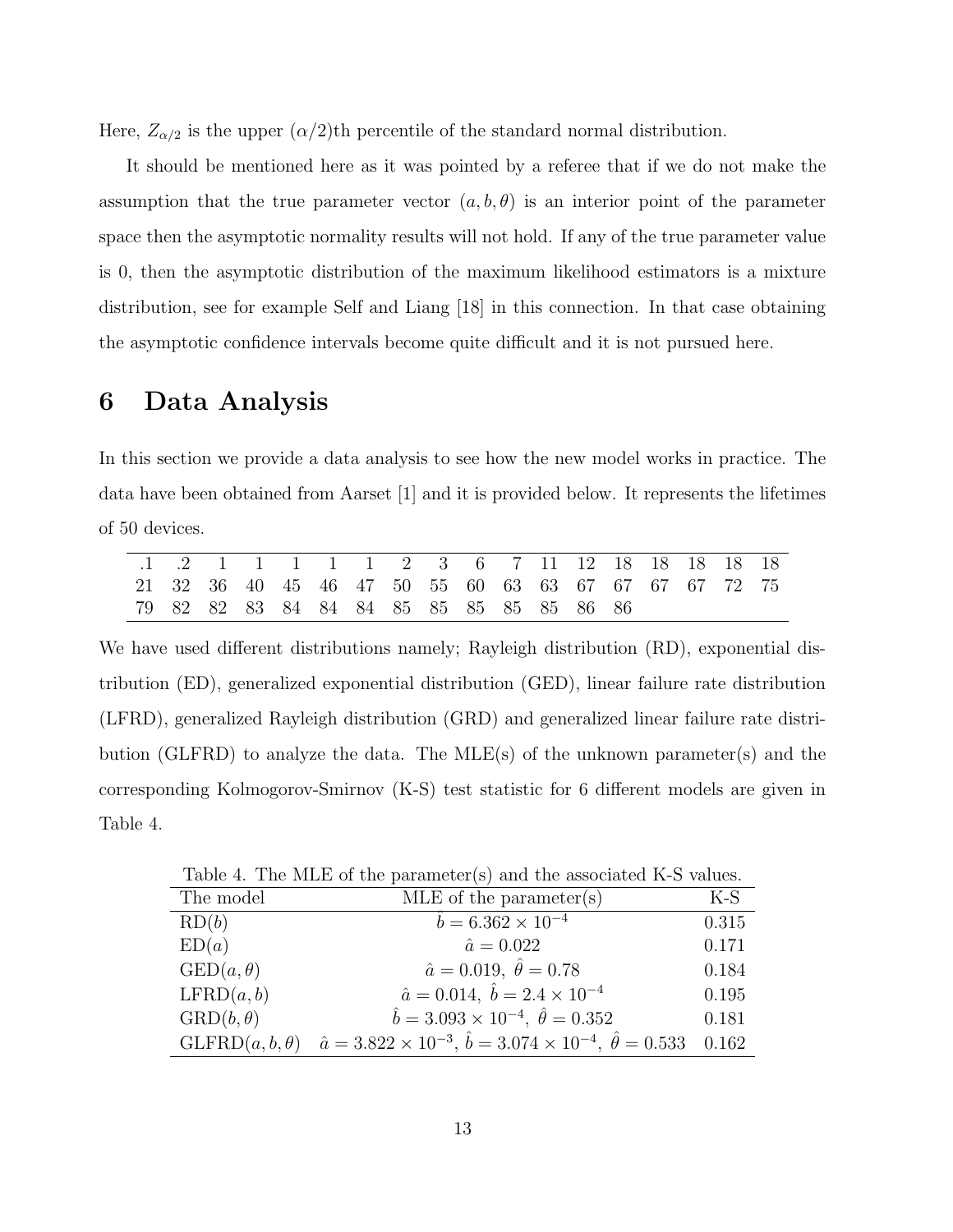

Figure 5. The profile of log-likelihood function for  $(a, b)$ .

|  |  |  |  |  |  |  |  |  | Table 5. The MLE, the values of log-likelihood function and p-values. |  |  |  |
|--|--|--|--|--|--|--|--|--|-----------------------------------------------------------------------|--|--|--|
|--|--|--|--|--|--|--|--|--|-----------------------------------------------------------------------|--|--|--|

| The model $H_0$                     |                                     |                   |  | $\mathcal{L}$ $\Lambda$ d.f. p-value                                   |
|-------------------------------------|-------------------------------------|-------------------|--|------------------------------------------------------------------------|
| $RD(\beta)$                         |                                     |                   |  | $a = 0, \theta = 0$ -264.053 61.816 2 3.775 $\times$ 10 <sup>-14</sup> |
| $Exp(\alpha)$                       | $b = 0, \theta = 0$ -241.090 15.890 |                   |  | 2 $3.544 \times 10^{-4}$                                               |
| $\text{GED}(\alpha,\theta)$         |                                     |                   |  | $b = 0$ -239.995 13.700 1 2.145 × 10 <sup>-4</sup>                     |
| LFRD $(\alpha, \beta)$ $\theta = 0$ |                                     |                   |  | $-238.064$ 09.838 1 $1.709 \times 10^{-3}$                             |
| $GRD(\beta, \theta)$ $a = 0$        |                                     | $-234.565$ 02.840 |  | 1 0.092                                                                |

To show that the likelihood equations have a unique solution we plot the profile loglikelihood function of  $(a, b)$  in Figure 5.

Since RD(b),  $ED(a)$ ,  $GED(a, \theta)$ ,  $LFRD(a, b)$  and  $GRD(b, \theta)$  are special cases of GLFRD(a, b,  $\theta$ ), we perform the following testing of hypotheses; (i)  $H_0: a = 0, \theta = 1$ , (ii)  $H_0: b = 0, \theta = 1$ , (iii)  $H_0: b = 0$ , (iv)  $\theta = 1$  (v)  $a = 0$ . We present the log-likelihood values  $(\mathcal{L})$ , the values of the likelihood ratio test statistics  $(\Lambda)$  and the corresponding p-values in the following table. From the  $p$  values it is clear that we reject all the hypotheses when the level of significance is 0.1.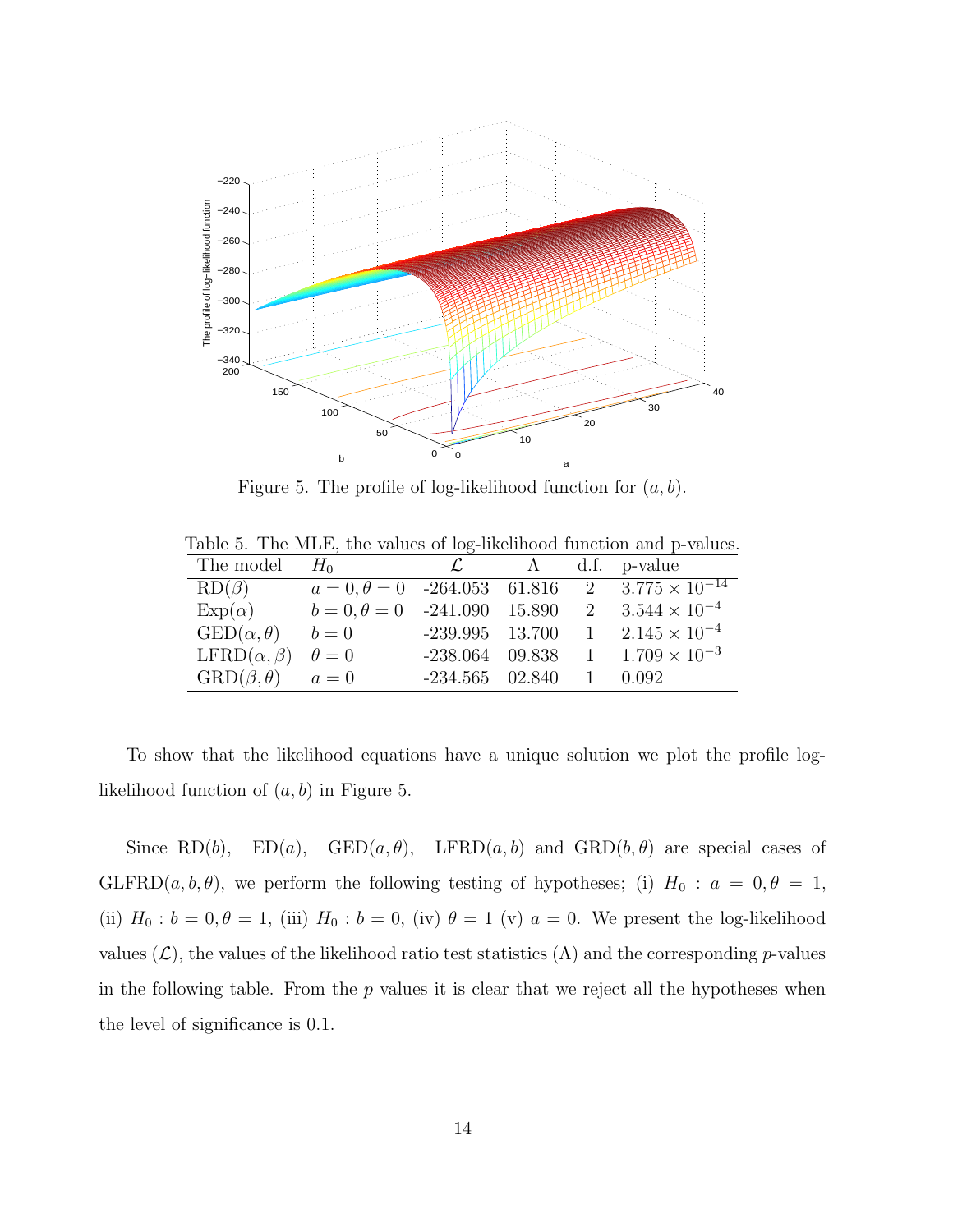

Figure 6. The Kaplan-Meier estimate of survival function and fitted survival functions.

For the comparison purpose, the empirical and fitted total time on test transforms (TTT-Transforms) using the GLFRD, GRD and GED are provided. For details about the TTT-Transform technique, we refer to [3], [5] and [6]. Figure 7 shows the plots of the empirical and fitted TTT-Transform of the data. Further, we computed:  $(i)$  the maximum of the distance between the fitted TTT-transform using each distribution and the empirical one; (*ii*) the mean squared error of the fitted TTT-Transforms using each suggested distribution. Table 6 gives the obtained results.

| Table 6: The distance of the TTT-Transform. |                                 |        |  |  |  |  |  |
|---------------------------------------------|---------------------------------|--------|--|--|--|--|--|
|                                             | Distribution   Maximum distance | MSE    |  |  |  |  |  |
| GED                                         | 0.3332                          | 0.0348 |  |  |  |  |  |
| <b>GRD</b>                                  | 0.2286                          | 0.0149 |  |  |  |  |  |
| <b>GLFRD</b>                                | 0.1940                          | 0.0112 |  |  |  |  |  |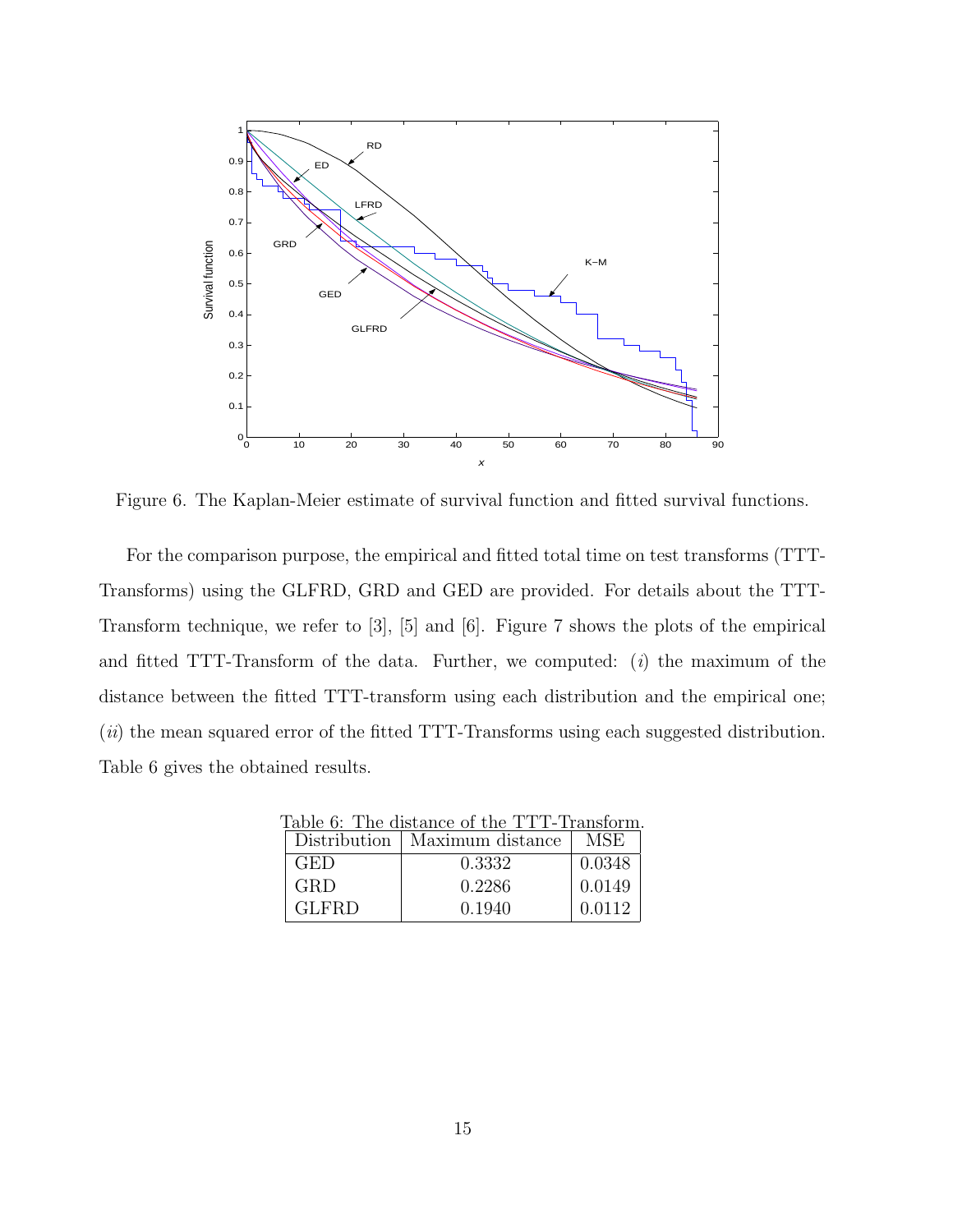

Figure 7. Empirical and fitted scaled TTT-Transform for the data.

Substituting the MLE of the unknown parameters in (30), we get estimation of the variance covariance matrix as

$$
I^{-1} = \begin{bmatrix} 9.201 \times 10^{-6} & -7.050 \times 10^{-8} & 2.512 \times 10^{-4} \\ -7.050 \times 10^{-8} & 6.572 \times 10^{-9} & -6.976 \times 10^{-8} \\ 2.512 \times 10^{-4} & -6.976 \times 10^{-8} & 0.013. \end{bmatrix}.
$$
 (39)

The approximate 95% two sided confidence intervals of the parameters a, b and  $\theta$  are  $[0, 9.768 \times 10^{-3}]$ ,  $[1.485 \times 10^{-4}, 4.663 \times 10^{-4}]$  and  $[0.308, 0.757]$  respectively.

We have provided the nonparametric estimate of the survival function and the fitted survival functions in Figure 6. It is clear that the generalized linear failure rate distribution provides a good fit to the data set.

## 7 Conclusions

In this paper we have introduced a new three-parameter generalized linear failure rate distribution and study its different properties. It is observed that the proposed GLFRD has several desirable properties and several existing well known distributions can be obtained as special cases of this distribution. It is observed that the GLFRD can have increasing, decreasing and bathtub shaped hazard rate functions which are quite desirable for data analysis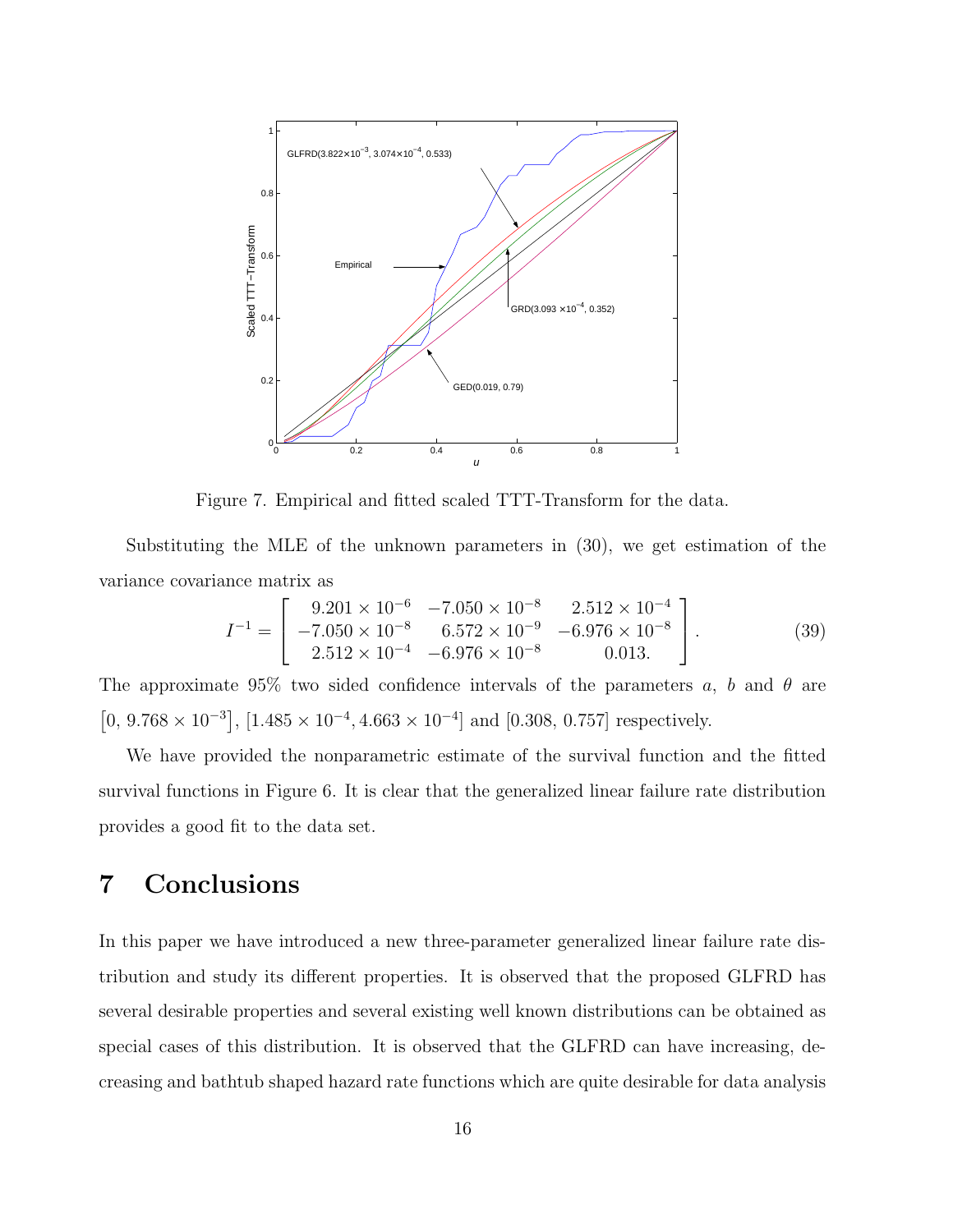purposes. We obtained the asymptotic properties of the MLEs of the unknown parameters but we have not studied the behavior of the MLEs for small sample sizes. Extensive simulations are required to study the rate of convergence of the MLEs and their various properties. More work is needed in this direction.

# Acknowledgements

The authors would like to thank two referees and the associate editor for many constructive suggestions.

# Appendix A

#### Acronyms:

| LFRD:  | Linear failure rate distribution      |
|--------|---------------------------------------|
| CDF:   | Cumulative distribution function      |
| ED:    | Exponential distribution              |
| RD:    | Rayleigh distribution                 |
| PDF:   | Probabibility density function        |
| CDF:   | Cumulative distribution function      |
| GE:    | Generalized exponential distribution  |
| MLEs:  | Maximum likelihood estimators         |
| GLFRD: | Generalized failure rate distribution |

## Appendix B

The Proof of Lemma 3.1. Starting with

$$
\mu^{(k)} = \int_0^\infty x^k f(x; a, b, \theta) dx
$$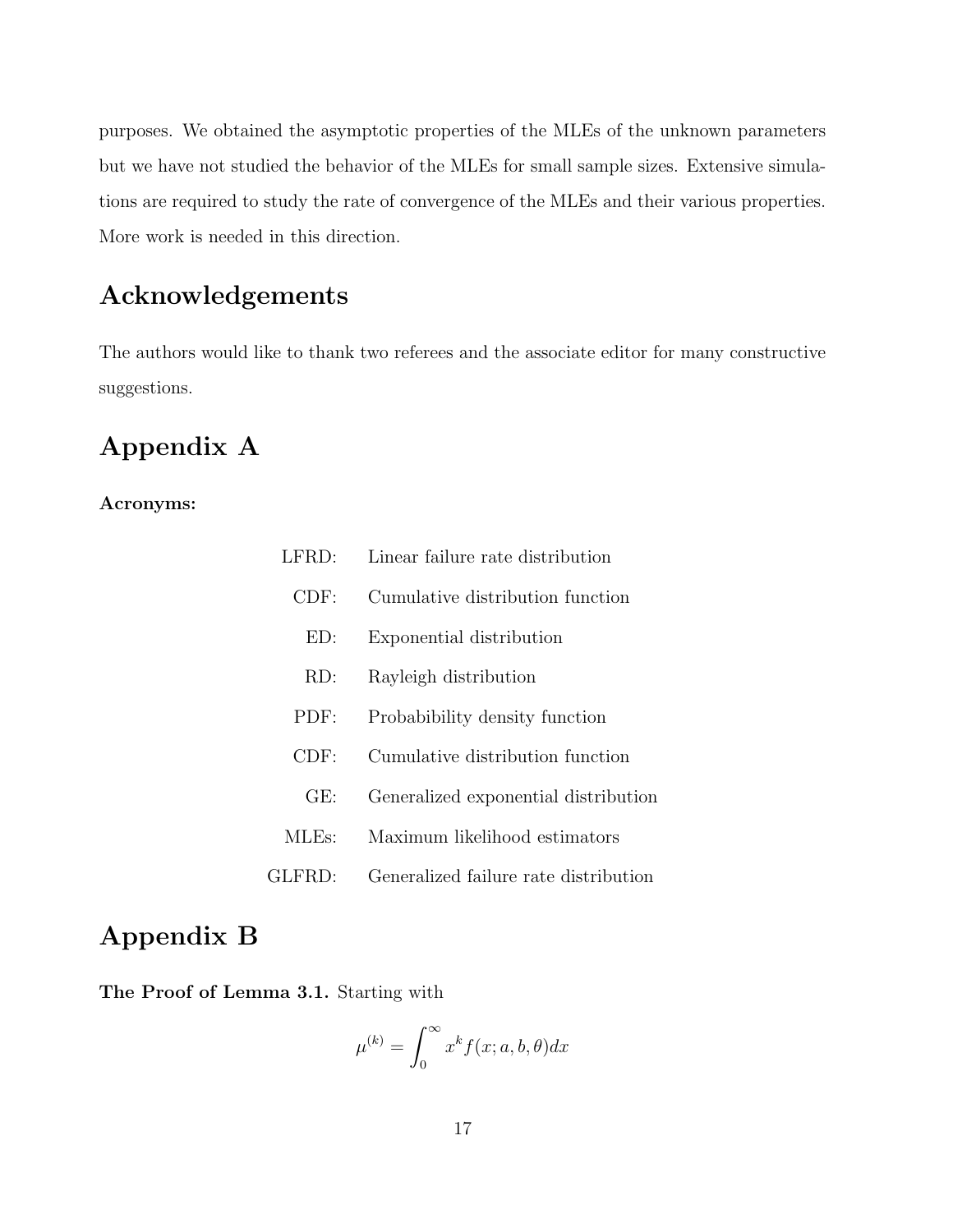then substituting from (4) into the above relation we have

$$
\mu^{(k)} = \theta \int_0^\infty x^k (a+bx) \left[ 1 - e^{-(ax+\frac{b}{2}x^2)} \right]_0^{\theta-1} e^{-(ax+\frac{b}{2}x^2)} dx.
$$

Since  $0 < e^{-(ax+\frac{b}{2}x^2)} < 1$  for  $x > 0$ , by using the binomial series expansion we have

$$
\[1 - e^{-\left(ax + \frac{b}{2}x^2\right)}\]^{b-1} = \sum_{i=0}^{\infty} (-1)^i \binom{b-1}{i} e^{-i\left(ax + \frac{b}{2}x^2\right)},\tag{40}
$$

then

$$
\mu^{(k)} = \theta \int_0^\infty x^k (a+bx) \sum_{i=0}^\infty (-1)^i {\theta-i \choose i} e^{-(i+1)\left(ax + \frac{b}{2}x^2\right)} dx.
$$
 (41)

Since the inner quantity of the summation is absolutely integrable, interchanging the integration and summation we get

$$
\mu^{(k)} = \theta \sum_{i=0}^{\infty} (-1)^i \binom{\theta - 1}{i} \int_0^{\infty} x^k (a + bx) e^{-(i+1)\left(ax + \frac{b}{2}x^2\right)} dx.
$$
 (42)

Now arises two cases. The first case arises when  $a = 0$  and  $b > 0$ . In this case, the integral in (42) becomes

$$
\int_0^\infty x^k (a+bx) \, e^{-(i+1)\left(ax+\frac{b}{2}x^2\right)} dx = \int_0^\infty bx^{k+1} \, e^{-\frac{b}{2}\left(i+1\right)x^2} dx = \frac{b}{2} \frac{\Gamma\left(\frac{k}{2}+1\right)}{\left[\frac{b}{2}\left(i+1\right)\right]^{\frac{k}{2}+1}}.\tag{43}
$$

Substituting from (43) into (42), one gets (10) which completes the first part of the lemma. The second case arises when  $a > 0$  and  $b \ge 0$ . For this case, using the Taylor expansion of the function  $e^{-\frac{b}{2}(i+1)x^2}$  given by

$$
e^{-\frac{b}{2}(i+1)x^2} = \sum_{\ell=0}^{\infty} \frac{g_i^{(\ell)}(0)}{\ell!} x^{\ell}, \ g_i^{(\ell)}(0) = \frac{d^{\ell}}{dx^{\ell}} e^{-\frac{b}{2}(i+1)x^2}|_{x=0},
$$

one can rewrite (42) as

$$
\mu^{(k)} = \theta \sum_{i=0}^{\infty} \sum_{\ell=0}^{\infty} (-1)^i {\theta_i - 1 \choose i} \frac{g_i^{(\ell)}(0)}{\ell!} \int_0^{\infty} x^{k+\ell} (a+bx) e^{-(i+1)ax} dx
$$
  
= 
$$
\theta \sum_{i=0}^{\infty} \sum_{\ell=0}^{\infty} (-1)^i {\theta_i - 1 \choose i} \frac{g_i^{(\ell)}(0)}{\ell!} \left[ \frac{a \Gamma(k+\ell+1)}{[(i+1) a]^{k+\ell+1}} + \frac{b \Gamma(k+\ell+2)}{[(i+1) a]^{k+\ell+2}} \right].
$$

That completes the proof of the lemma.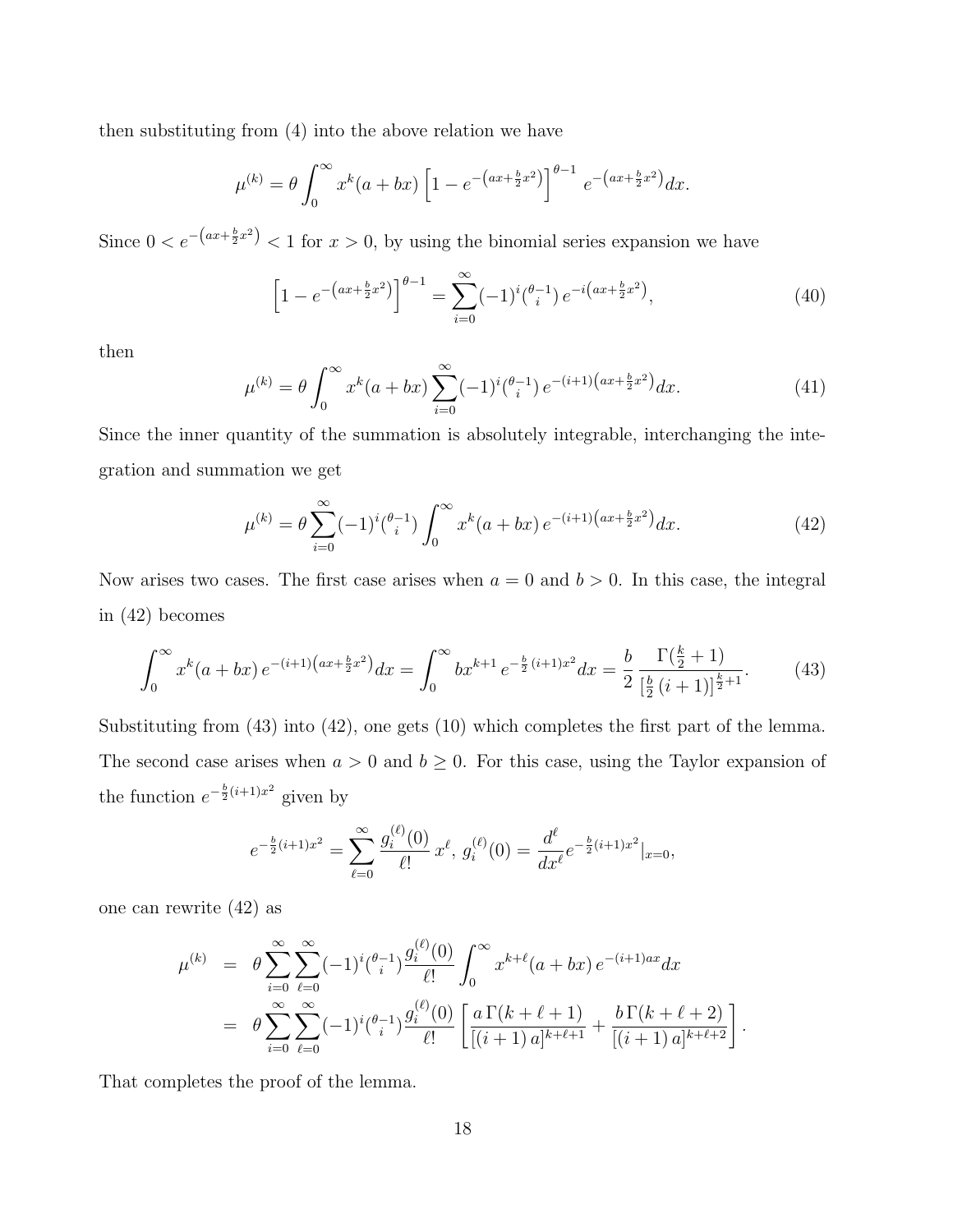**The Proof of Theorem 4.1.** The general definition of the  $k^{\text{th}}$  moment of order statistic  $X_{(r)}$ , is

$$
\mu_{r:n}^{(k)} = \int_0^\infty x^k f_{r:n}(x) dx.
$$
\n(44)

Substituting from (18) into (44), one gets

$$
\mu_{r:n}^{(k)} = \sum_{j=0}^{n-r} d_j(n,r) \int_0^\infty x^k f(x; a, b, \theta_{r+j}) dx.
$$
 (45)

Since the integral in (45) is the  $k^{\text{th}}$  moment of GLFRD $(a, b, \theta_{r+j})$ , then from (45) with the help of lemma  $(3.1)$  we get  $(19)$  and  $(20)$  which completes the proof.

## Appendix C

#### Proof of Theorem 3.1

Necessary Part: If Y follows  $GLFRD(a, b, \theta)$ , then (14) follows using integration by parts from the expression of  $\alpha^{(n)}(t)$ .

Sufficient Part: Suppose  $(14)$  is true for the random variable Y. Let us denote the PDF and CDF of Y as  $f_Y(\cdot)$  and  $F_Y(\cdot)$  respectively. From (14) we obtain

$$
\int_0^t U^n(t) f_Y(y) dy = U^n(t) F_Y(t) + \frac{n}{\theta} \int_0^t U^{n-1}(t) f_Y(y) dy.
$$
 (46)

Differentiating  $(46)$  with respect to t, we obtain

$$
U^{n}(t)f_{Y}(t) = U^{n}(t)f_{Y}(t) - nU^{n-1}(t)F_{Y}(t)\frac{f(t;a,b,1)}{F(t;a,b,1)} + \frac{n}{\theta}U^{n-1}(t)f_{Y}(t).
$$
 (47)

Since  $U^{n-1}(t) \neq 0$ , from (47) we obtain

$$
\frac{f_Y(t)}{F_Y(t)} = \theta \frac{f(t; a, b, 1)}{F(t; a, b, 1)}.
$$
\n(48)

From the uniqueness property of the reversed hazard function and from (6), it is immediate that  $f_Y(x)$  has to be of the form (4).

#### Proof of Theorem 3.2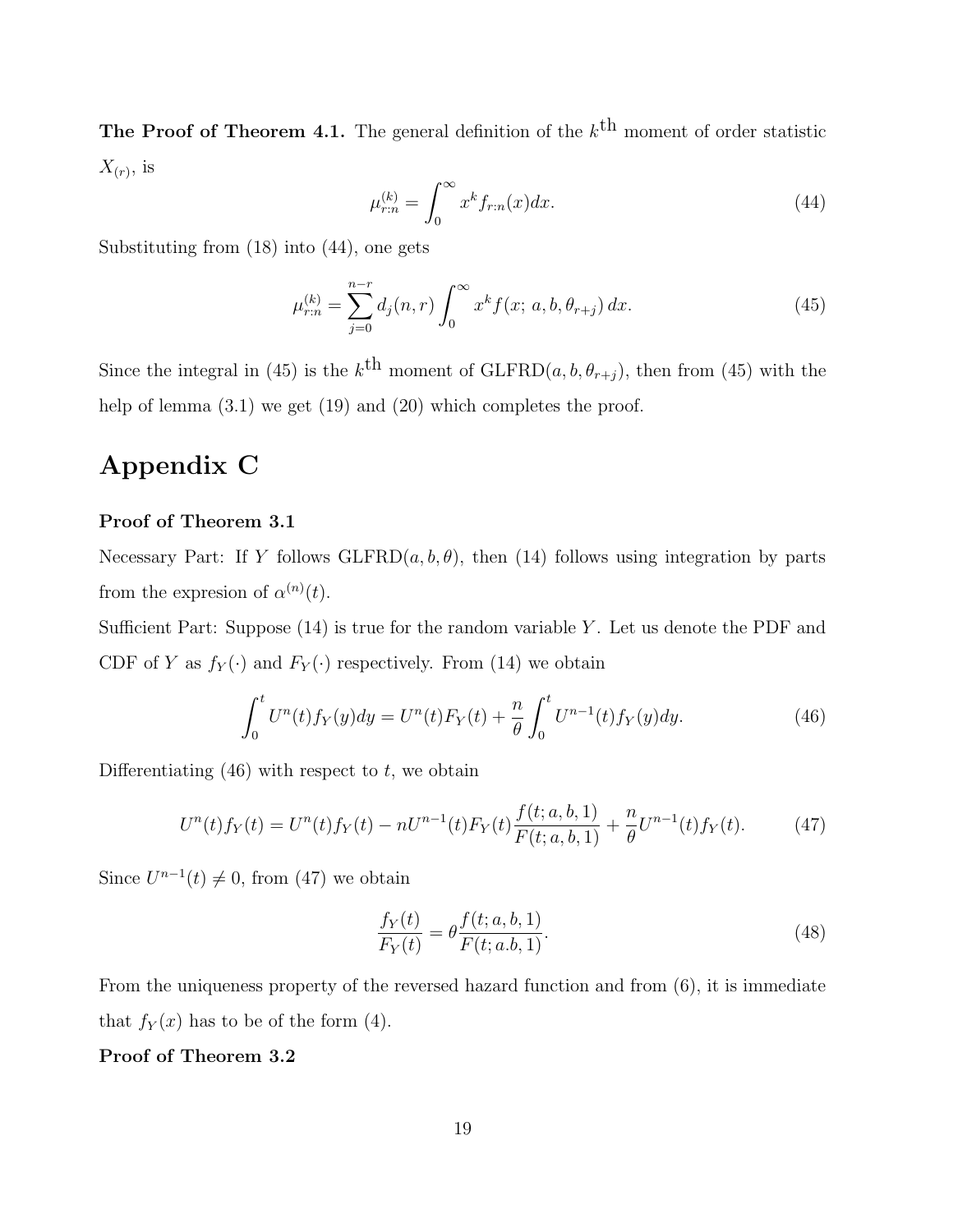Necessary Part: Suppose Y follows  $GLFRD(a, b, \theta)$ , then from Theorem 3.1, we get

$$
\alpha^{(1)}(t) = U(t) + \frac{1}{\theta} \tag{49}
$$

and

$$
\alpha^{(2)}(t) = U^2(t) + \frac{2}{\theta}\alpha^{(1)}(t) = U^2(t) + \frac{2}{\theta}\left[U(t) + \frac{1}{\theta}\right] = \left(\alpha^{(1)}(t)\right)^2 + \frac{1}{\theta^2}.
$$
 (50)

Therefore, the result follows.

Sufficient Part: Suppose (15) is true for all  $t > 0$  for the random variable Y. Let us denote the PDF and CDF of Y as  $f_Y(\cdot)$  and  $F_Y(\cdot)$  respectively. Therefore, (15) can be written as

$$
F_Y(t) \int_0^t U^2(y) f_Y(y) dy - \left[ \int_0^t U(y) f_Y(y) dy \right]^2 = \frac{F^2(y)}{\theta^2}.
$$
 (51)

Differentiating both sides of (51) with respect to t and cancelling  $f_Y(t)$  from both sides, we get

$$
\int_0^t U^2(y)f_Y(y)dy + F_Y(t)U^2(t) - 2U(t)\int_0^t U(y)f_Y(y)dy = 2\frac{F_Y(t)}{\theta^2}.
$$
 (52)

Differentiating both sides of  $(52)$  with respect to t and arranging terms, we obtain;

$$
F_Y(t)U(t) - \int_0^t U(y)f_Y(y)dy = -\frac{f_Y(t)}{r(t; a, b, 1)\theta^2}.
$$
\n(53)

After differentiating (53) with respect to t and rearranging we obtain the differential equation;

$$
\theta^2 F_Y(t) = \frac{1}{r(t; a, b, 1)} \times \frac{d}{dt} \left( \frac{f_Y(t)}{r(t; a, b, 1)} \right).
$$
 (54)

A general solution of the differential equation (54) is of the form

$$
F_Y(t) = c_1 e^{\alpha U(t)} + c_2 e^{-\alpha U(t)},
$$

where  $c_1$  and  $c_2$  are arbitrary constants. Since  $\lim_{t\downarrow 0} U(t) = \infty$  and  $\lim_{t\to\infty} U(t) = 0$  and  $F_Y(t)$  is a distribution function, then  $c_1 = 0$  and  $c_2 = 1$ . Therefore, the result follows.

# References

[1] M. V. Aarset, "How to identify bathtub hazard rate," IEEE Transactions on Reliability, vol. R-36, 106 - 108, 1987.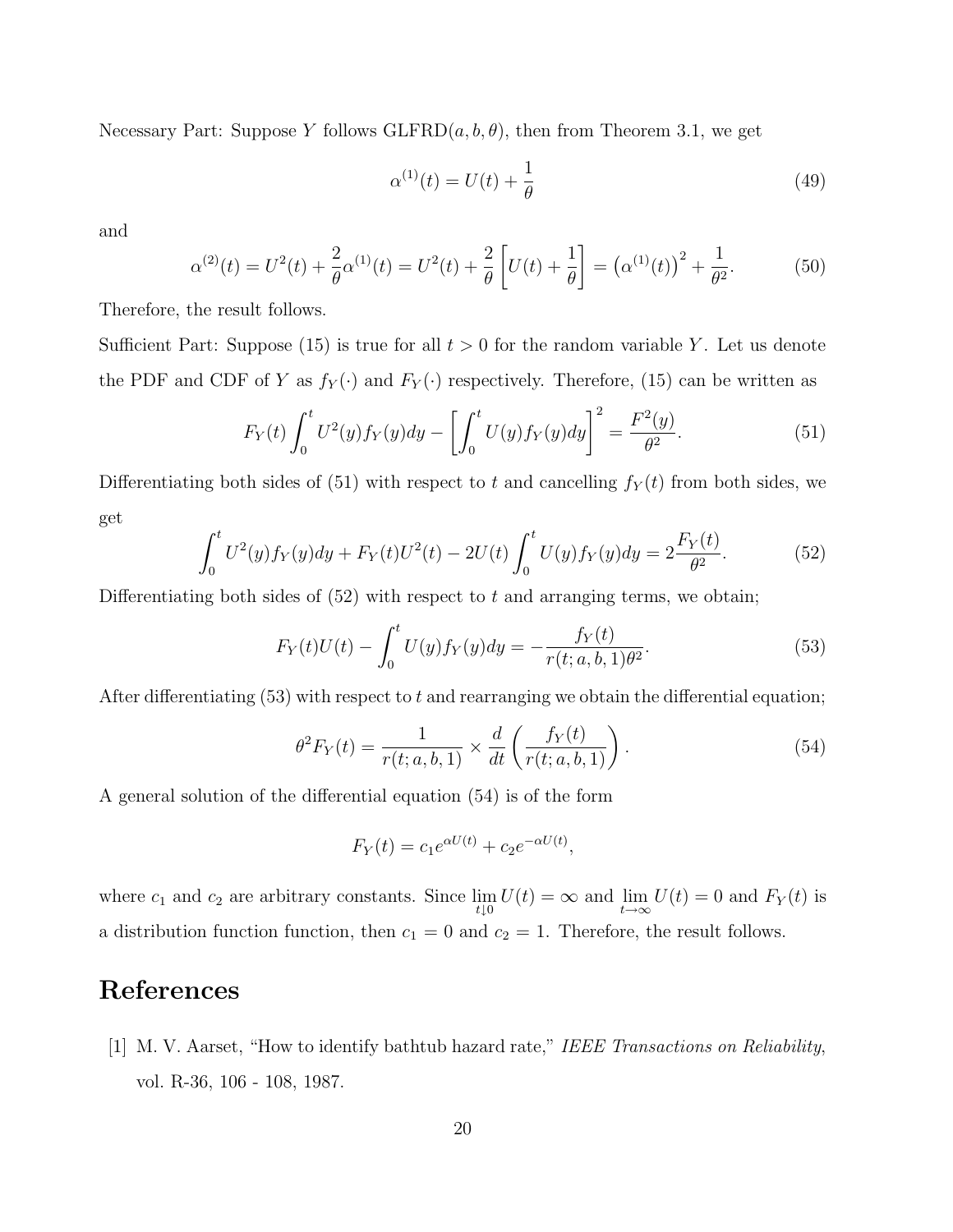- [2] L. J. Bain, "Analysis for the Linear Failure-Rate Life-Testing Distribution," Technometrics, 16(4), 551 - 559, 1974.
- [3] R. E. Barlow, R. Campo, "Total time on test processes and applications to failure data analysis", *Reliability and Fault Tree Analysis* (Barlow, Fussell, Singpurwalla, Eds), 451 - 481; SIAM, Philadelphia, 1975.
- [4] R.E. Barlow and F. Proschan, Statistical Theory of Reliability and Life Testing. Probability Models. *Holt, Rinehart & Winston, New York*, 1975.
- [5] B. Bergman, B. Klefsjo, "A graphical method applicable to agereplacement problems", IEEE Transactions on Reliability, vol R-31, 478 - 481, 1982.
- [6] B. Bergman, B. Klefsjo, "The total time on test concept and its use in reliability theory", Operations Research, vol 32, 596 - 606, 1984.
- [7] I.W. Burr, "Cumulative frequency function", Annals of Mathematical Statistics, 13, 215 - 232, 1942.
- [8] B.V. Genedenko, Y.K. Belyayev and A.D. Solovyev, Mathematical Methods of Reliability Theory, Academic Press, New York, 1969.
- [9] M.E. Ghitany, "Reliability properties of extended linear failure-rate distributions", Probability in the Engineering and Information Sciences, vol. 21, 441 - 450, 2006.
- [10] R.C. Gupta and R.D. Gupta, "Proportional reversed hazard model and its applications", Journal of Statistical Planning and Inference, vol. 137, no. 11, 3525 - 3536, 2007.
- [11] R.D. Gupta and D. Kundu, "Generalized exponential distribution", Austral. & New Zealand Journal of Statistics, vol. 41, 173 - 188, 1999.
- [12] D. Kundu and R.D. Gupta, "Characterization of the proportional (reversed) hazard model", Communications in Statistics - Theory and Methods, vol. 33, 3095 - 3102, 2004.